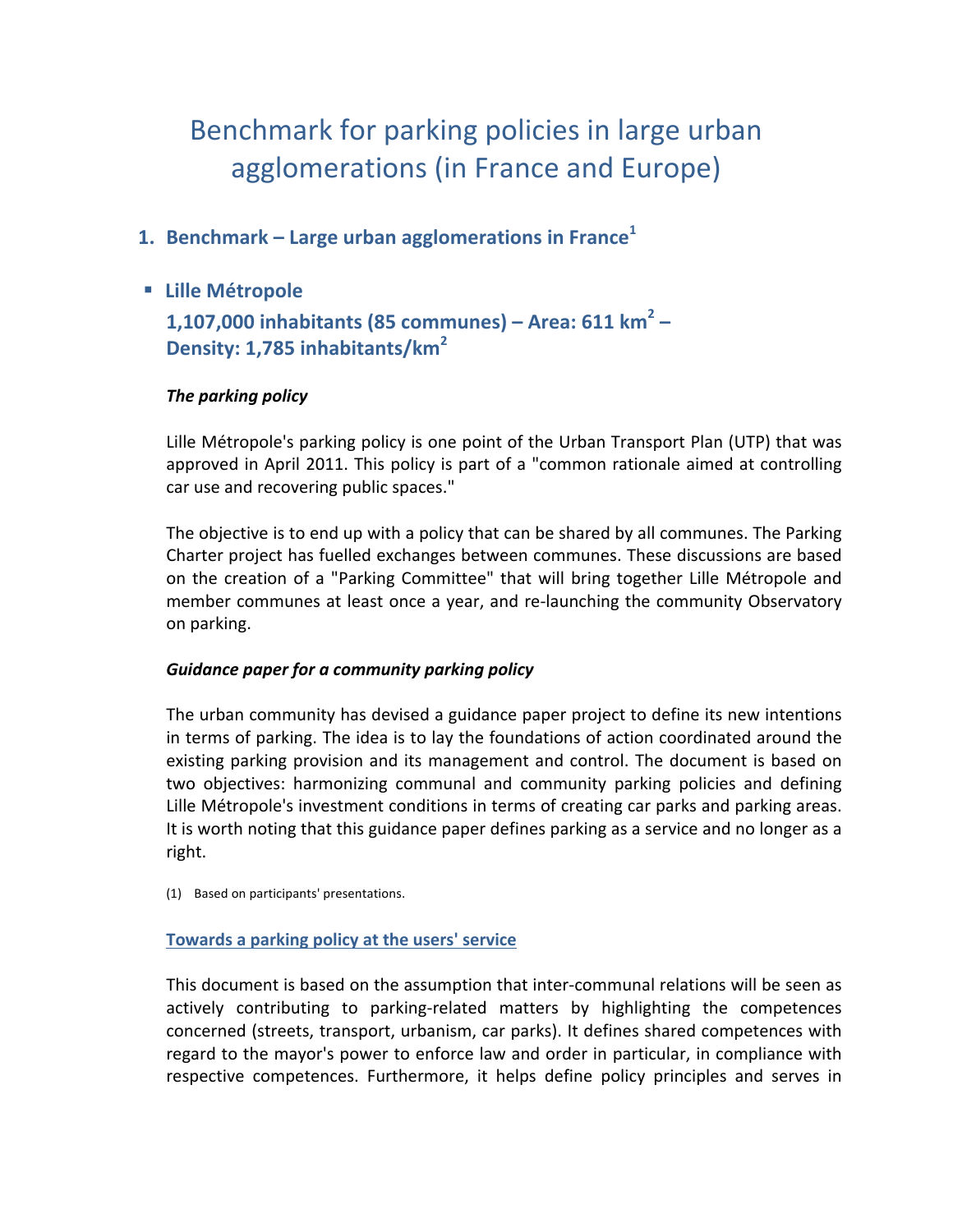particular as a reminder of the will of the urban community, as laid down in the UTP, to serve as an experimentation ground for a decriminalization/decentralization scheme.

Thus, the guidance paper is a tool that aims to improve the coherence of the urban community's parking policy, while promoting proximity between communal policies.

#### *The parking provision*

The parking provision policy mainly comes under the authority of the urban community. The scope of its competences includes:

- car parks (construction of indoor car parks...);

- urban public transport (park-and-ride facilities, secure bicycle parking facilities, the deployment of 1,000 bicycle rack hoops devoted to trans-modulation);

- streets and signposting (longitudinal parking, surface car parks and parking areas, marking and signposting of regulated parking zones...);

- urbanism (parking rules detailed in the UTPs, organization and pooling of parking spaces in urban projects...);

- facilities (parking devoted to the Grand stadium, etc.).

Communes do however maintain a "residual competence" when it comes to creating parking areas within their private domain.

Furthermore, Lille Métropole has introduced a procedure aimed at examining applications towards creating car parks and parking areas, which applies to surface car parks and parking areas in particular.

#### The parking provision devoted to the Pierre Mauroy stadium in Lille

The development of the parking provision for the Pierre Mauroy stadium has been planned in relation to the public transport service. In view of forecasted flows, several modal share objectives have been set on the basis of the following two principles: maximizing the use of public transport (mainly the tube) and controlling the use of cars.

Thus, 11,000 parking spaces have been devoted to this new stadium, distributed throughout several car parks. The vast majority of these 8.000 spaces are as far from the stadium as the tube station (approximately a 10-minute walk). Preference has been given to multi-storey car parks in view of economising land space. Pooled uses have also been found based on park-and-ride facilities connected to the tube station: these are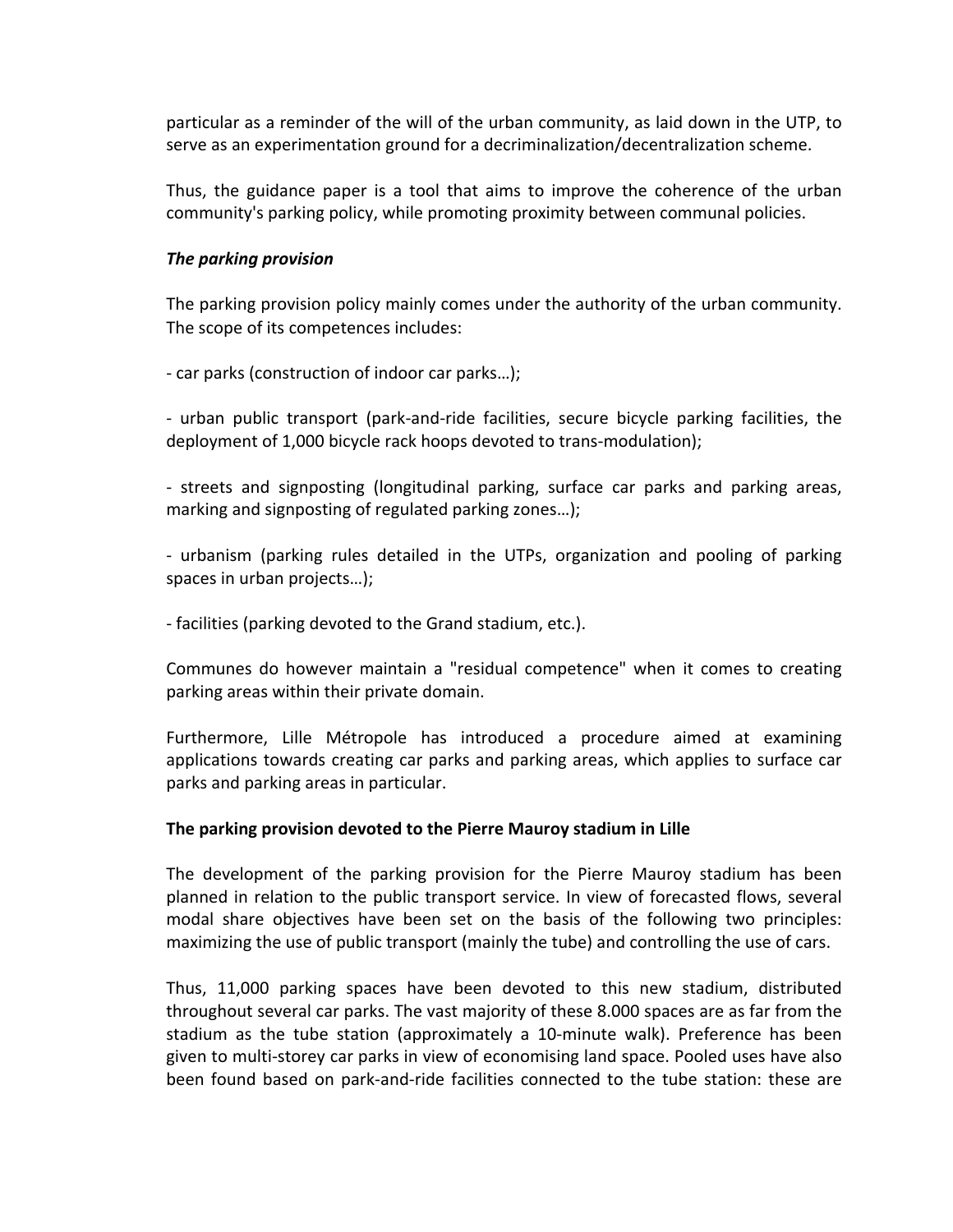managed on a daily basis by the agent, who puts them at the disposal of the organizer on event evenings.

Current results show that the objective related to the use of public transport has been achieved, but that the rate of use of car parks needs to be improved. The issue is to encourage people to park in these new car parks rather than in public areas around the stadium, while maintaining the same rate of use of public transport.

For this purpose, a follow-up committee made up of all actors concerned helps to ensure the coordination of parking-related actions: both in terms of the allotted provision and public spaces or the nearby private provision. These actions include the mechanisms aimed at protecting residents in neighbouring areas, booking offenders of illegal parking in public areas and actions on private car parks in neighbouring shopping centres. Discussions are currently underway to reinforce the pooling of such car parks.

*Source: Lille Métropole*

# **Parking management (pricing and control)**

The urban community is competent to deal with the pricing of indoor car parks, whereas communes deal with pricing, and regulating and controlling on-street parking, in relation to the mayor's power to enforce law and order.

Four communes have set up a metered parking scheme (Lille, Roubaix, Tourcoing and Armentières) whereas some twenty communes have opted for blue zones.

#### *New Technologies*

Car parks in Lille and those devoted to the Grand Stadium are equipped with a dynamic parking guidance system, that is to say real-time signposting of parking provisions.

Following the example of certain communes, the city also sanctions traffic offences via electronically-generated fines.

Furthermore, the town uses the "Piaf" payment system (individual parking meters with slots), individual pay-and-display pay-per-minute ticket machines and is currently testing a terminal in a delivery area that aims to limit the parking time of delivery vans.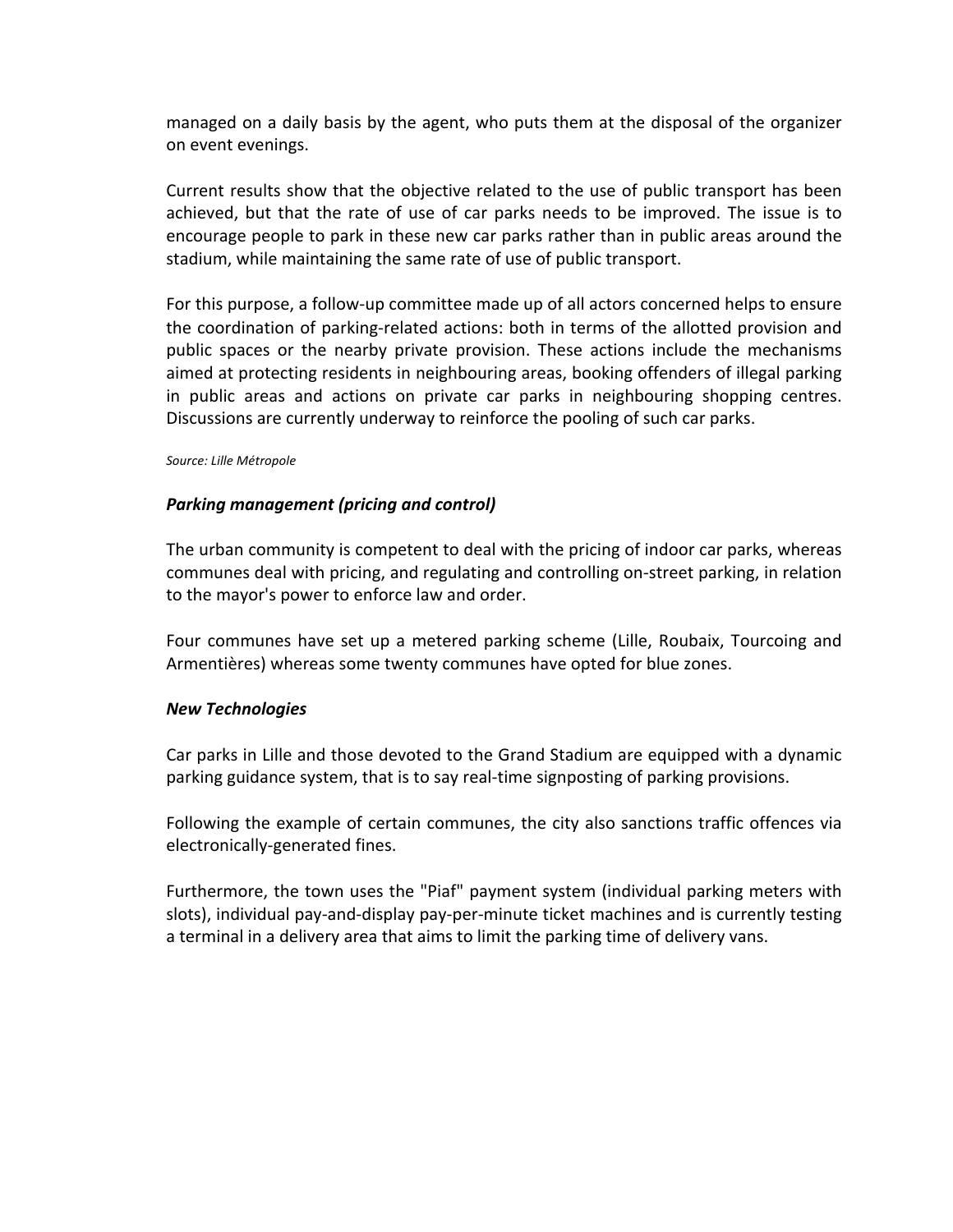# ■ Lyon and its urban agglomeration **1,282,000 inhabitants (58 communes) – Area: 516 km<sup>2</sup> – Density: 2,485 inhabitants/km<sup>2</sup>**

# **The parking policy**

In terms of parking, issues in the urban agglomeration of Lyon are manifold and include a wide variety of territories. The dominant objective is to meet the following issues:

- land-use and the sharing of public spaces;
- the attractive power of shops and activities, and access to them;
- upholding housing in the town centre;
- preserving social equity;
- limiting car traffic;
- dealing with difficulties related to traffic;
- guaranteeing a certain image of the town;
- ensuring well-balanced public finances.

Furthermore, the urban agglomeration considers parking management to be a lever towards achieving various objectives in favour of a transport policy:

- developing alternative modes of transport;
- recovering public spaces;
- preserving the quality of air;
- technological improvements;
- financial objectives.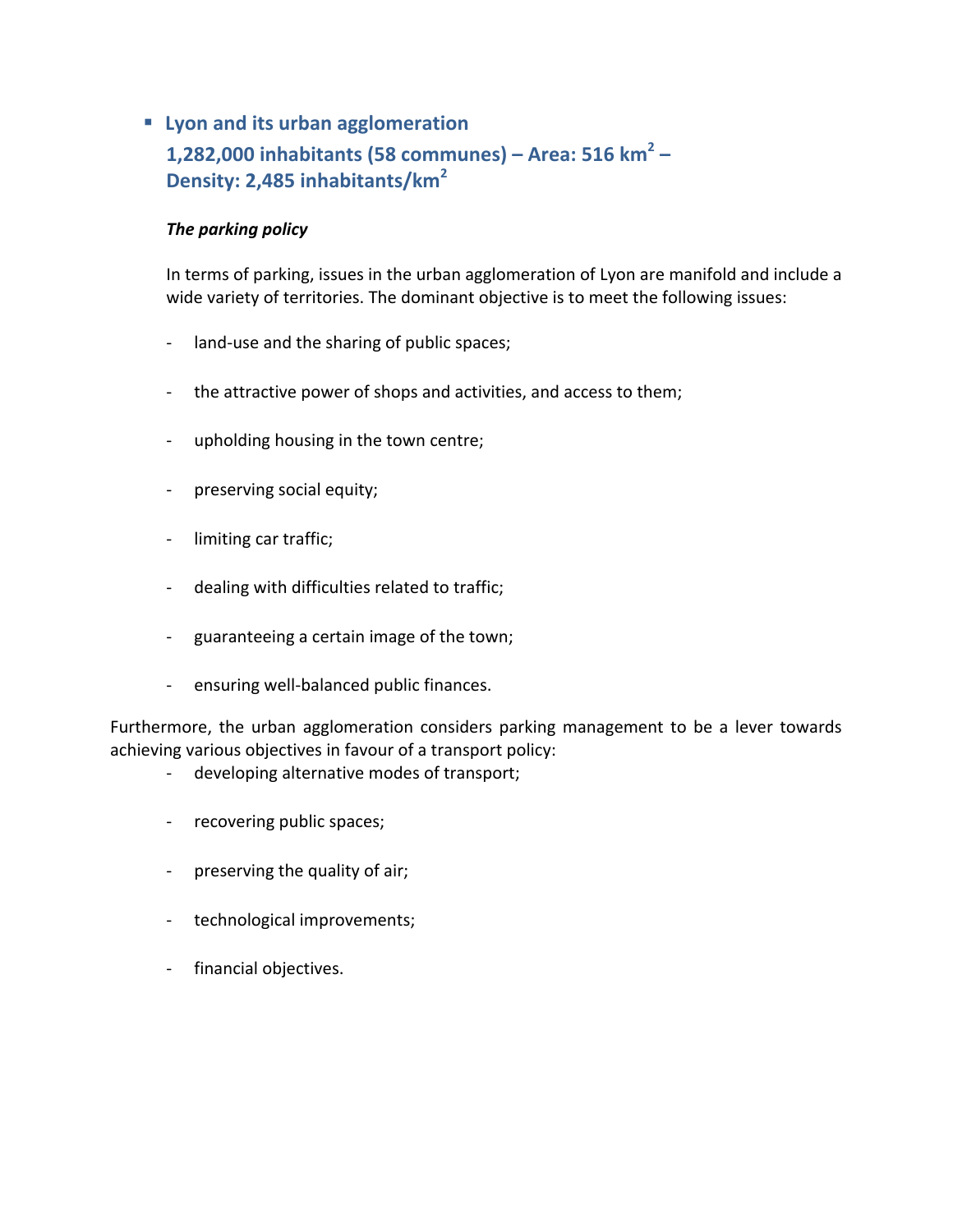# *The parking provision*

The public parking provision is divided up between the following actors:

- the 58 communes that make up the urban agglomeration;
- the urban community (Greater Lyon), in relation with private operators such as Lyon Parc Auto, Vinci, etc.;
- the authority in charge of organizing urban transport (SYTRAL).

The objectives of the urban agglomeration's UTP are firstly based on maintaining economic growth. Consequently, the authorities guarantee a certain number of parking spaces for shortterm visitors. In Lyon, 35,000 on-street metered parking spaces are at their disposal (in areas forbidden for use by residents), as well as a network of indoor car parks.

Secondly, UTP objectives aim to reduce car traffic. Thus, the authorities are discouraging parking among users of tilting trains in favour of a modal shift, mainly by creating park-and-ride facilities on the outskirts of the urban agglomeration. In the short term, the urban agglomeration also intends to extend the uses of public domain and specialized parking zones, such as self-service bike-sharing facilities, car-sharing facilities or summer terraces. However such developments are putting direct pressure on available provisions.

And finally, UTP objectives contribute towards a form of resident parking that ensures that housing remains attractive. For this reason, residents are entitled to a preferential on-street parking price (16 euros a month) and car park prices. The unlimited subscription fee for households stands at 96 euros a month compared to approximately 160 euros a month, which is the normal fee throughout the peninsula, and 60 to 65 euros a month compared to 100 to 120 euros a month, which is the normal fee outside the peninsula. These subscription fees are calculated on the basis of 15 trips a month excluding weekends. Any subsequent outing costs 5 euros. It is worth noting that residents' subscriptions for these car parks discourage users from using their vehicles, as the fee has been set so as to ensure that residents are not paying more than they would for public transport.

#### *Control*

The urban agglomeration is faced with several challenges when it comes control management and assessing the rate of observance: improving on surveillance (there are currently only 45 officers for 35,000 parking spaces), changing the amount of the fine and implementing an electronic fining system (one of the first towns in France to do so), centralizing pay-and-display machines and the decentralization process.

Concerning fines, Greater Lyon receives a share of the revenue passed on by the government. In 2011, it totalled 16-million euros (8.5-million euros in 2005 and 21-million in 2009).

As for Lyon, it received 12-million euros in revenue for on-street parking in 2012. This sum is one of the highest revenues in the town's budget. Yet when operating costs and pay-and-display machine maintenance and control costs have been subtracted, the actual profit is very low.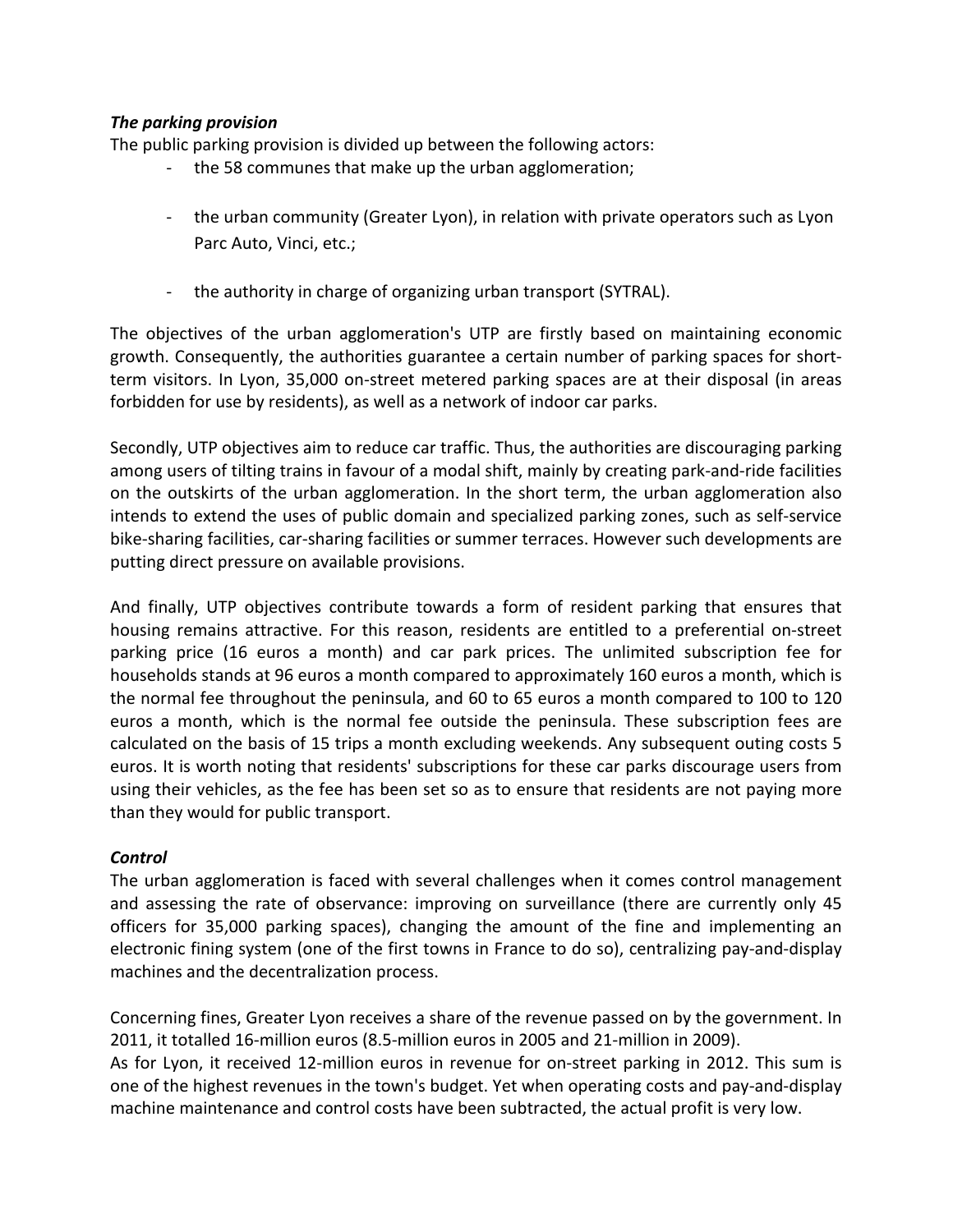#### *New technologies*

The urban agglomeration is doing its best to steer users towards using the provision at their disposal. It is therefore under the obligation to harmonize provisions and the price of on-street parking and indoor car parks. To do so it is developing new flow-management tools:

- a dynamic parking guidance system in car parks;
- guidance to parking spaces and on-street sensors (this new technology is currently being tested within the scope of certain projects);
- access to information regarding availabilities via the Web.

Yet certain technological innovations have come up against legal constraints, such as the Urban Freight Energy Pilot (FREILOT) project in which Greater Lyon and the city of Lyon are taking part. Furthermore, implementation of the "intelligent town" project makes it possible to envisage the development of payment-related e-services (bank card payments for on-street parking,  $NFC<sup>1</sup>$ technology) and information regarding mobility and parking. In indoor car parks, bank card payments already represent 80% of transactions.

(1) Near Field Communication is a wire-less communication technology

§ **Nantes Métropole 590,000 inhabitants (24 communes) – Area: 524 km<sup>2</sup> – Density: 1,127 inhabitants/km<sup>2</sup>**

#### *The parking provision*

Although communes in the urban agglomeration of Nantes are competent to deal with onstreet parking, since 2004 the Nantes Métropole Urban Community has had jurisdiction over car parks and a mission of general coherence regarding communal parking policies, through such guidance papers as the Urban Transport Plan (UTP).

The urban agglomeration of Nantes has 12,000 on-street metered parking spaces, the vast majority of which are in the town centre.

On the  $1<sup>st</sup>$  September 2013, Nantes Métropole was managing 9,000 off-street metered parking spaces, distributed throughout 13 indoor car parks and 14 enclosed car parks. In addition to this it also had nearly 6,700 'fall-back' spaces in 48 park-and-ride facilities.

#### *The parking policy*

As soon as its first UTP was drawn up in 1999, Nantes Métropole began using parking as a lever towards encouraging a modal shift in favour of the general transport policy.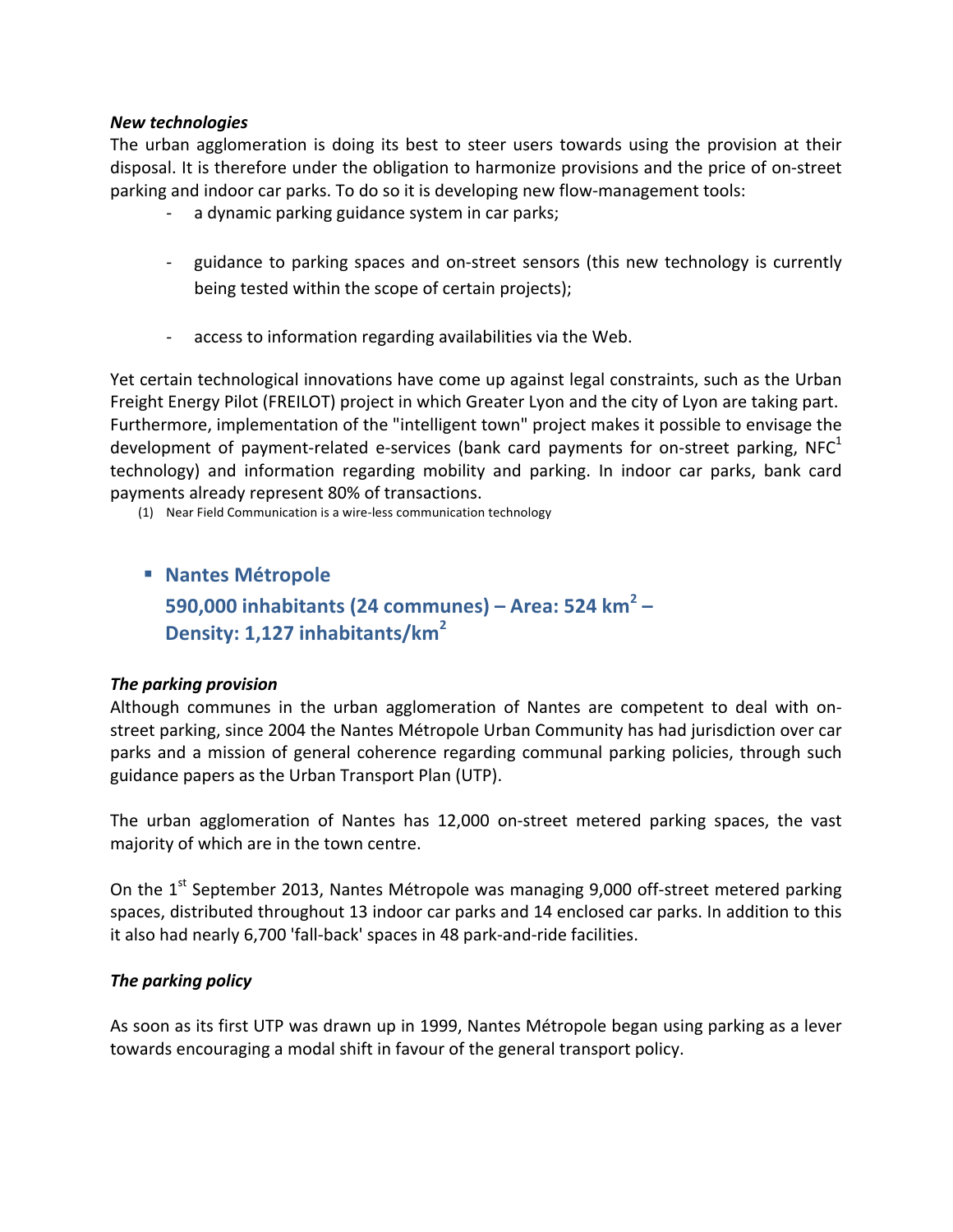Thus, maximum quotas for subscription holders for tilting trains have been implemented in car parks, which, associated with measures aimed at requalifying public spaces, extending on-street metered parking spaces in the town centre, and strongly developing the provision of 'fall back' spaces in the outskirts, have helped change the travel habits of many tilting-train users going to the town centre.

The current objective is still to ensure that the heart of the urban agglomeration remains accessible to those obliged to use their cars to get there, while developing a wide range of measures and services inviting him to use other modes of transport in parallel: structuring and reinforcing the public transport network, extending pedestrian areas and creating a limited traffic zone (LTZ), its "Bicloos" bike sharing scheme, long-term bike-hiring service, and helping to develop car-sharing and ride-sharing services.

#### *Financial equilibrium*

Since 2009 Nantes Métropole has had an additional parking budget for metered indoor car parks and enclosed car parks in the urban agglomeration $^{1}$ .

(1) Park-and-ride facilities are excluded from the scope of application of this additional budget devoted to an industrial and commercial public service, as they are free of charge.

As soon as this budget was implemented, a problem of financial equilibrium became apparent with the authorities' promise to finance new car parks, including an indoor car park acquired through a 'sale before completion' scheme costing close to 10-million euros.

Thus, since 2009, the authorities have increased car park prices by achieving various objectives in favour of the parking and transport policy:

- discouraging work<sup>1</sup>-related parking in the town centre and transferring it to park-and-ride facilities;

− regulating timed parking by ensuring the coherence of on-street and off-street parking. Shortterm on-street parking is favoured, short and medium-term parking in enclosed car parks and medium and long-term parking in indoor car parks;

- facilitating parking for residents without encouraging a high level of household motorization;

− discouraging very long-term parking at the train station;

− ensuring the equilibrium of the additional budget by self-financing all costs related to the parking policy, with user-motorists financing parking services and their development.

Between 2008 and 2012, Nantes Métropole considerably increased prices in car parks in the town centre; these increases were greater still in car parks close to the train station.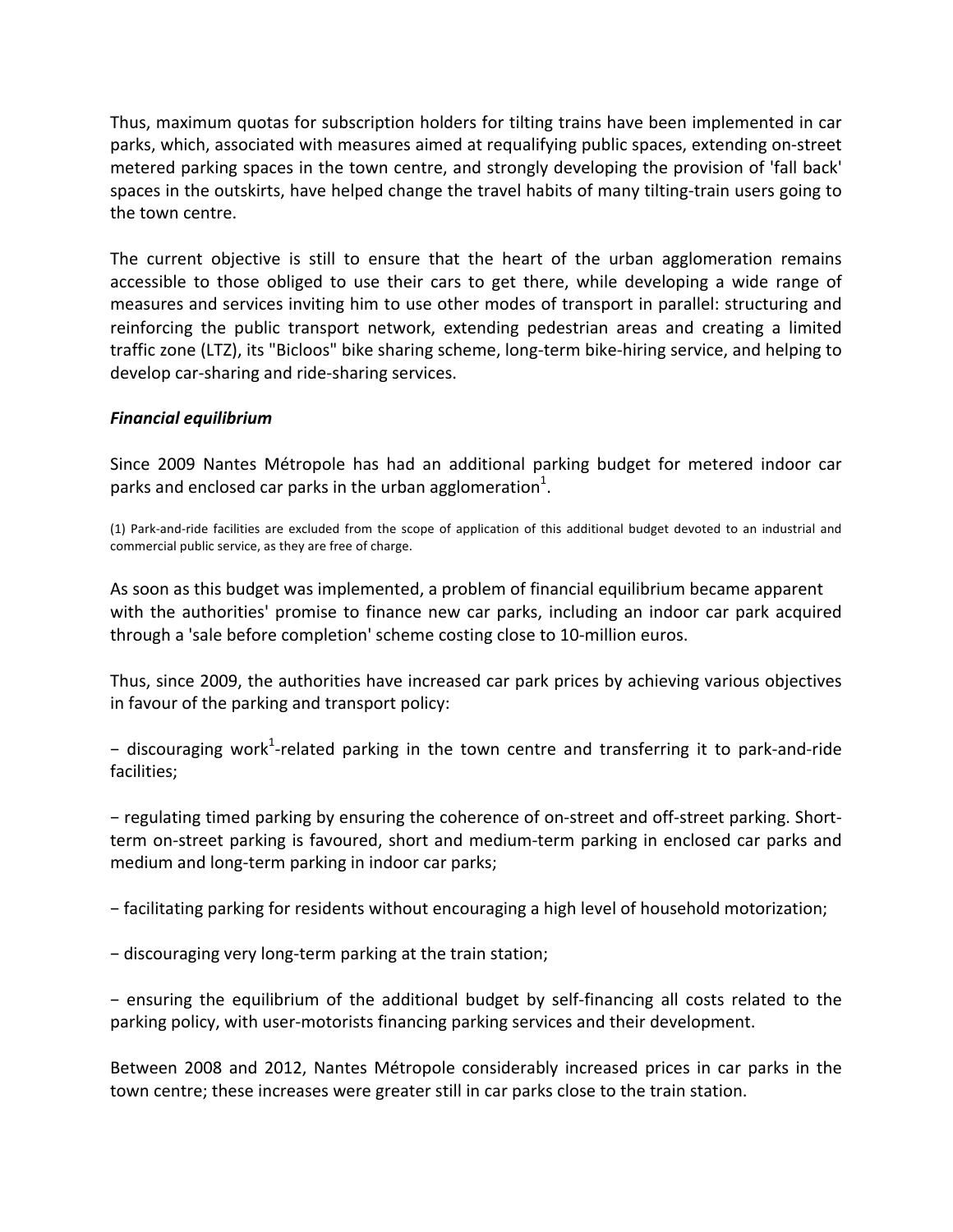#### The rise in car park prices

| Town centre 2008 |        | 2013   | <b>Station</b> | 2008   | 2013    |
|------------------|--------|--------|----------------|--------|---------|
| 1 <sub>h</sub>   | €1.40  | €2.30  | 1 h            | €1.40  | €2.30   |
| 3 h              | €3.10  | €4.90  | 3 h            | €3.20  | €6.00   |
| 24 h             | €10.00 | €14.90 | 24 h           | €10.80 | €18.00  |
|                  |        |        | 7 days         | €75.60 | €161.40 |

*Source: Nantes Métropole*

These increases did not adversely affect the number of people using these car parks, and the number of people using them rose 10 % in the town centre at constant perimeter, reaching 2.5million visitors a year. In the train station area, the price rise put an end to very long-term parking (exceeding 48 hours), yet not only did the amount of people using these car parks remain stable, it even rose 18 % at constant perimeter. Long-term users were replaced by short and medium-term users. Access to the train station has therefore been improved.

(1) The rise in the price of a permanent yearly subscription, which rose 30 % in five years, and the reduction in quotas have resulted in a 24 % drop in the number of tilting-train subscription holders in car parks.

What's more, the revenue created by the price increases enabled the authorities to invest in new car parks, in support of the transport policy and the requalification of public spaces in the town centre.

Thus, over the period ranging from 2008 to 2013, three new indoor car parks and five enclosed car parks have been opened, for a total capacity of close to 1,500 parking spaces.

On the scale of Nantes Métropole, prices have shown themselves to be veritable levers with which to promote a modal shift, while ensuring additional financial resources in favour of transport policies.

However, as seen in the examples of Lille Métropole (above) and Paris (below), we note that parking and pricing management is not based on obvious economic rationalization.

In a large urban agglomeration, the average yearly revenue related to pay-and-display ticket machines is about 515 euros per parking space; that is the equivalent of 2 hours' parking per space and per day. To improve on fining techniques, it may be realistic to consider that motorists are actually paying for 4 hours' parking per space and per day. This would double the level of collected revenue.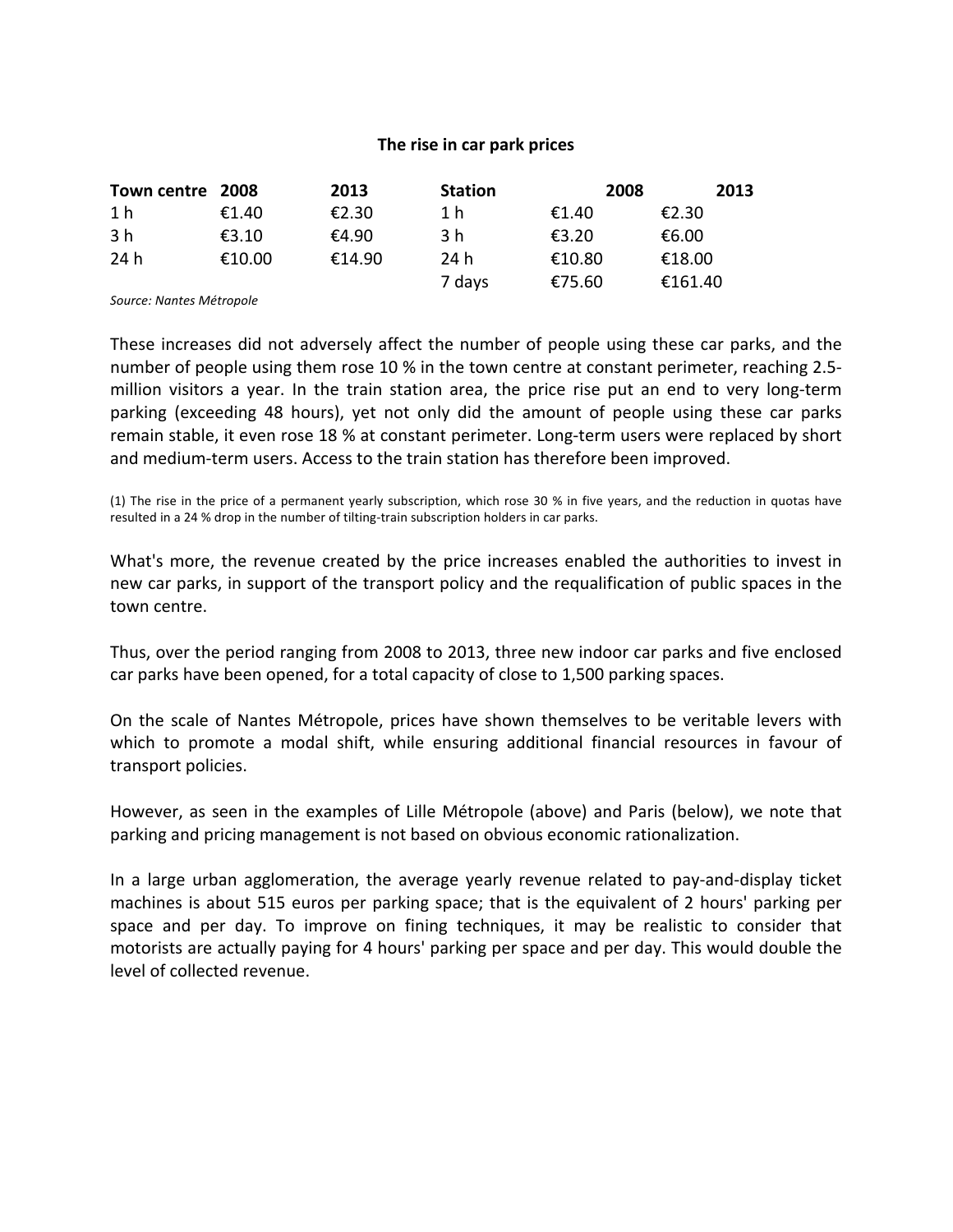§ **Paris**

# **2, 244,000 inhabitants – Area: 105 km<sup>2</sup> – Density: 21,289 inhabitants/km<sup>2</sup>**

# **The parking policy**

The insufficient level of on-street metered parking surveillance is reflected in the level of observance, which is just 10 % (that is one hour paid for per day and per space). Furthermore, the population's impression in terms of parking is out of sync with socio-economic reality. These are two reasons for considering optimizing parking management, to reduce on-street residential parking and regulate visitor-parking through effective pricing.

#### *The parking provision*

The on-street parking provision is made of 150,000 parking spaces for vehicles and 50,000 spaces for all two-wheeled vehicles. New street segmentation has been developed. The current provision of parking spaces devoted to shared self-service bikes and cars (Vélib' and Autolib', which are individual mobility alternatives in favour of reducing motorization among Parisian households), could be extended to mobile professionals (delivery areas). Surveillance would be improved in parallel.

The current parking provision is inadequate in view of the needs of mobile professionals, as parking spaces are not ensured, although they are prepared to pay for such a service (on condition that parking spaces are actually available when and where needed). Consequently, in addition to setting aside a certain number of parking spaces for their use, a management system manned by a reservation centre could be set up in view of modulating short-term parking to suit various forms of use. This would enable professionals to book parking spaces for variable timespans.

Moreover, the "Pedestrian Paris" approach has taken shape, the objective being to recover public spaces and rid pavements of all the things that clutter them (motorized two-wheeled vehicles, café terraces, etc.), in view of repositioning them in current parking areas.

Developing the Autolib' strategy has helped begin a policy aimed at reducing the use of vehicles. Furthermore, following the example of several large European urban agglomerations, implementing a large-scale car-sharing system is encouraged, including among ordinary people. This system is based on pooling access to cars and therefore limiting car ownership, thus curbing the problems related to residential parking.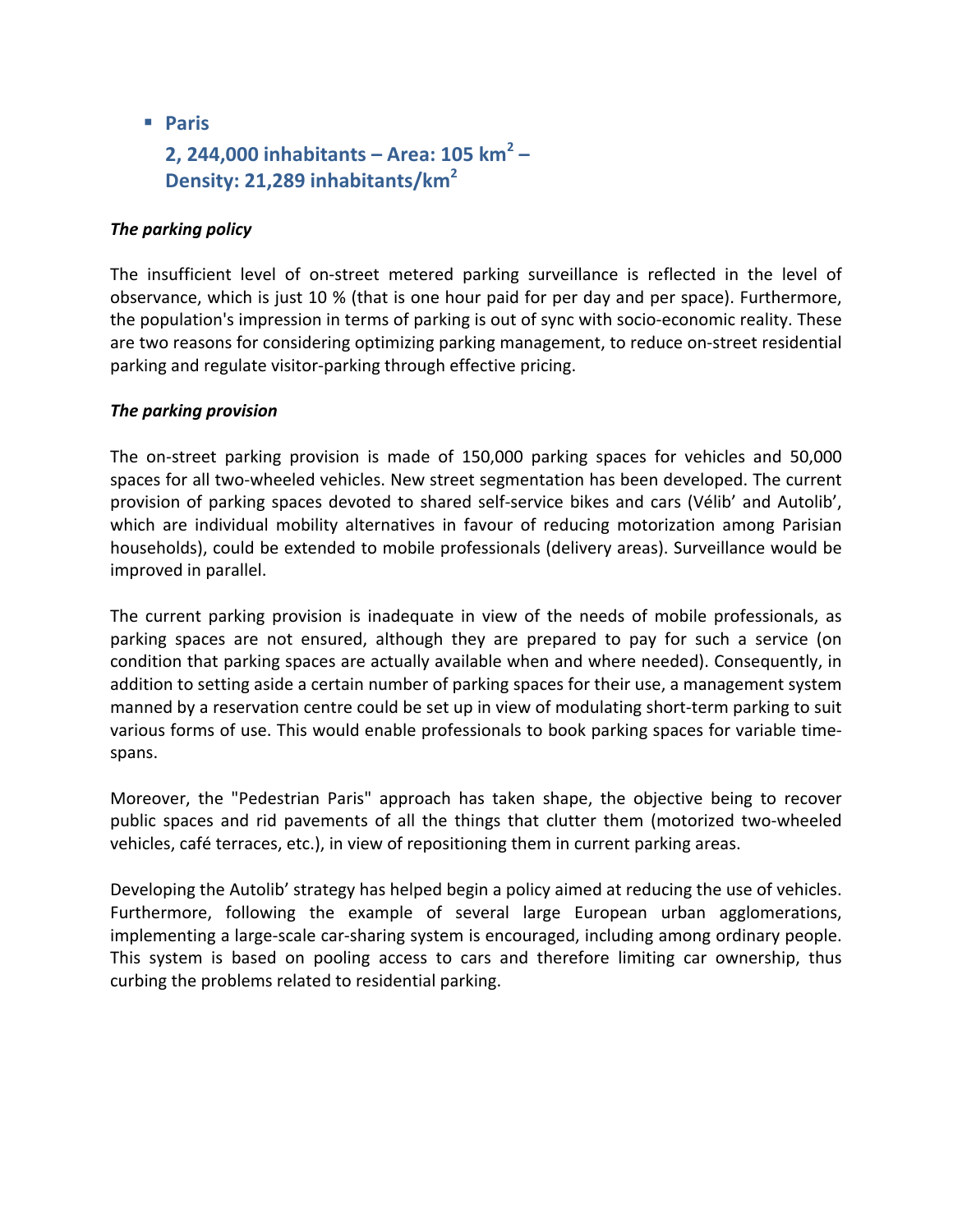#### **Measures adopted in Paris**

Over the past years, the following measures have been adopted:

− zone reforms, by extending the perimeter of central, more expensive, zones;

− increasing the number of pay-and-display ticket machines;

− encouraging bank card payments.

Added to this is the national rise in fines from 11 to 17 euros on the 1<sup>st</sup> of August 2011.

Consequently, revenue generated by on-street parking rose from 47-million euros in 2010 to 62million in 2012.

Yet the estimated rate of payment for on-street parking does not exceed 10 % and there are also considerable potential resources that remain to be exploited, provided surveillance is reinforced.

Indeed, revenue related to on-street parking is proportional to the rate of payment: the surplus stands at 62-million euros for a 20 % rate of payment and 124-million euros for a 30 % rate of payment (which corresponds to the rate of payment of a town like Grenoble for instance).

It is worth noting that surveillance reinforcement targets payment and the observance of parking duration, for a better use of on-street parking provisions.

Source: the city of Paris

§ **Strasbourg 276,000 inhabitants – Area: 78 km<sup>2</sup> – Density: 3,532 inhabitants/km<sup>2</sup>**

#### **The parking policy**

Since the 1990s, the town has massively developed alternative modes of transport to cars. Thus, priority has been given to public transport, cycling lanes and pedestrian areas.

Today, in keeping with these developments, priority has been given to improving the living environment of inhabitants. Because human beings are at the centre of this project, quality planning has reduced the provision of parking spaces in the town centre.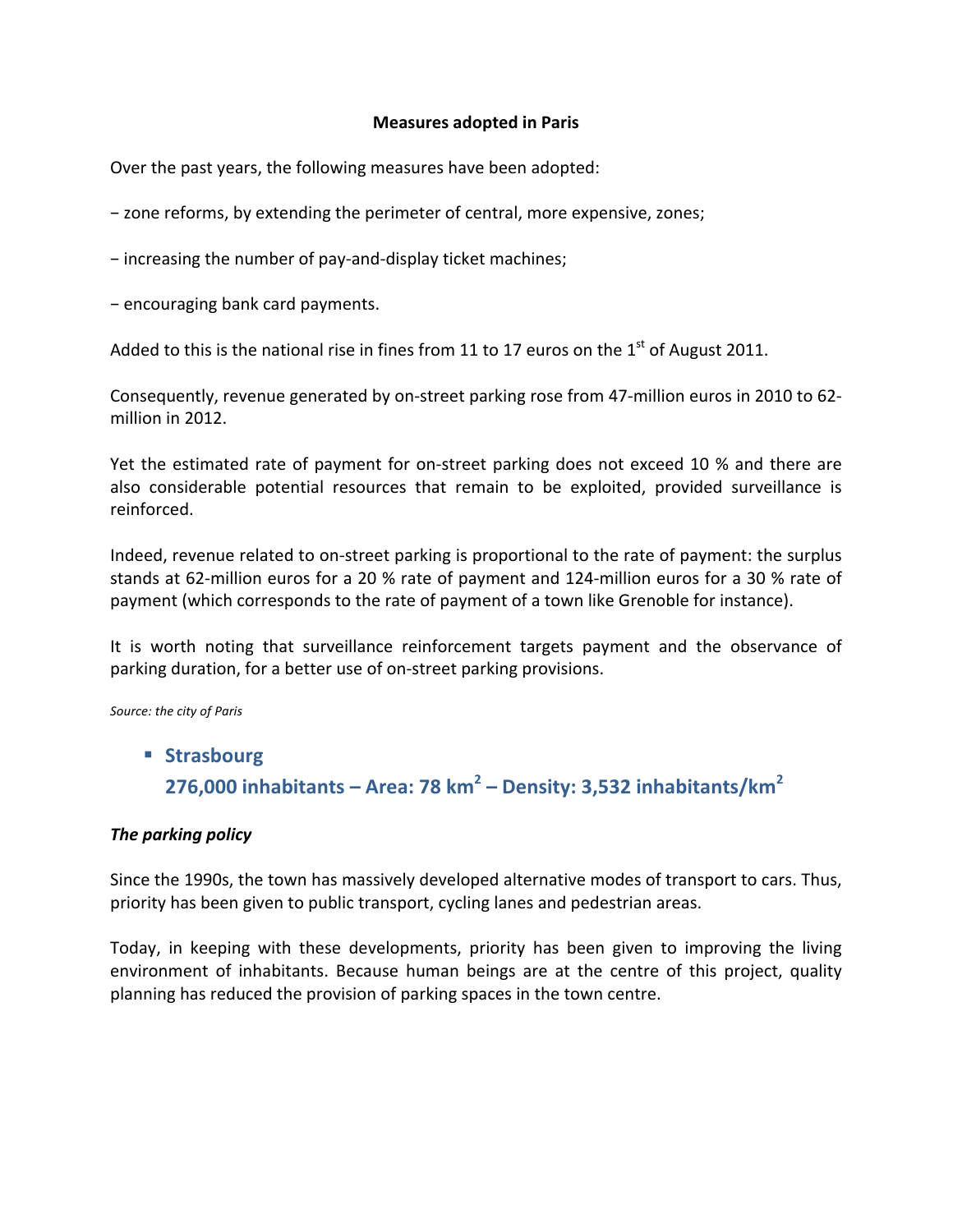# *The parking provision*

Firstly, any parking spaces destroyed when the tramlines were extended have been recreated in areas such as in off-street car parks and park-and-ride facilities, etc. Certain car parks have also been replaced by bicycle parking areas boasting 450 and 850 spaces.

Within five years in the very centre of town, the parking provision has dropped from 1,600 to 1,200 spaces. In parallel, although the rate of use of cars has dropped significantly, the rate of ownership has dropped very little, which has resulted in an increase in the presence of cars parked on streets. Cars are therefore more present in residential areas. This problem must be dealt with in eco-areas aiming for 0.5 parking spaces per home.

The mechanism implemented in collaboration with town planners has resulted in a new parking organization scheme. It is made up of different car parks (multifunctional car parks, residential car parks, and park-and-ride facilities) all around the town centre and located at different scales of distance. The town's main objective is to group together residents' and visitors' vehicles in these car parks located outside the town centre. The success of this planning is based on the following three factors: the possibility of parking in the town centre for very short periods, when dropping something off for instance, competitive prices in off-street car parks, and the provision of public transport and shared self-service bicycles, to facilitate transfers from car parks to the town centre.

On the other hand, mobility management and parking organization on a larger scale often proves difficult, mainly because the smallest communes (on the outskirts) don't have the required technical competences and a comprehensive vision of collective issues regarding mobility throughout the area. The authority in charge of organizing transport and mobility should be given certain powers in such matters.

#### *Economic model*

The town's economic model of parking management has shown itself to be highly interesting. In 2012, the town made 6-million euros in revenue from on-street parking and 1 million euros from residential parking permits. Recouping and controls included, profit stood at 1.7-million euros. Yet the efficiency of this economic model is related to the high rate of car turnover (visitor parking) and the right amount of control staff; this does not work well in densely populated, mainly residential areas.

This model was established both on the basis of short-term on-street parking and long-term parking in indoor car parks. The mechanism of such a model therefore consists in reducing the provision of on-street residential parking spaces outside people's homes, in favour of car parks located further away, or making it more expensive.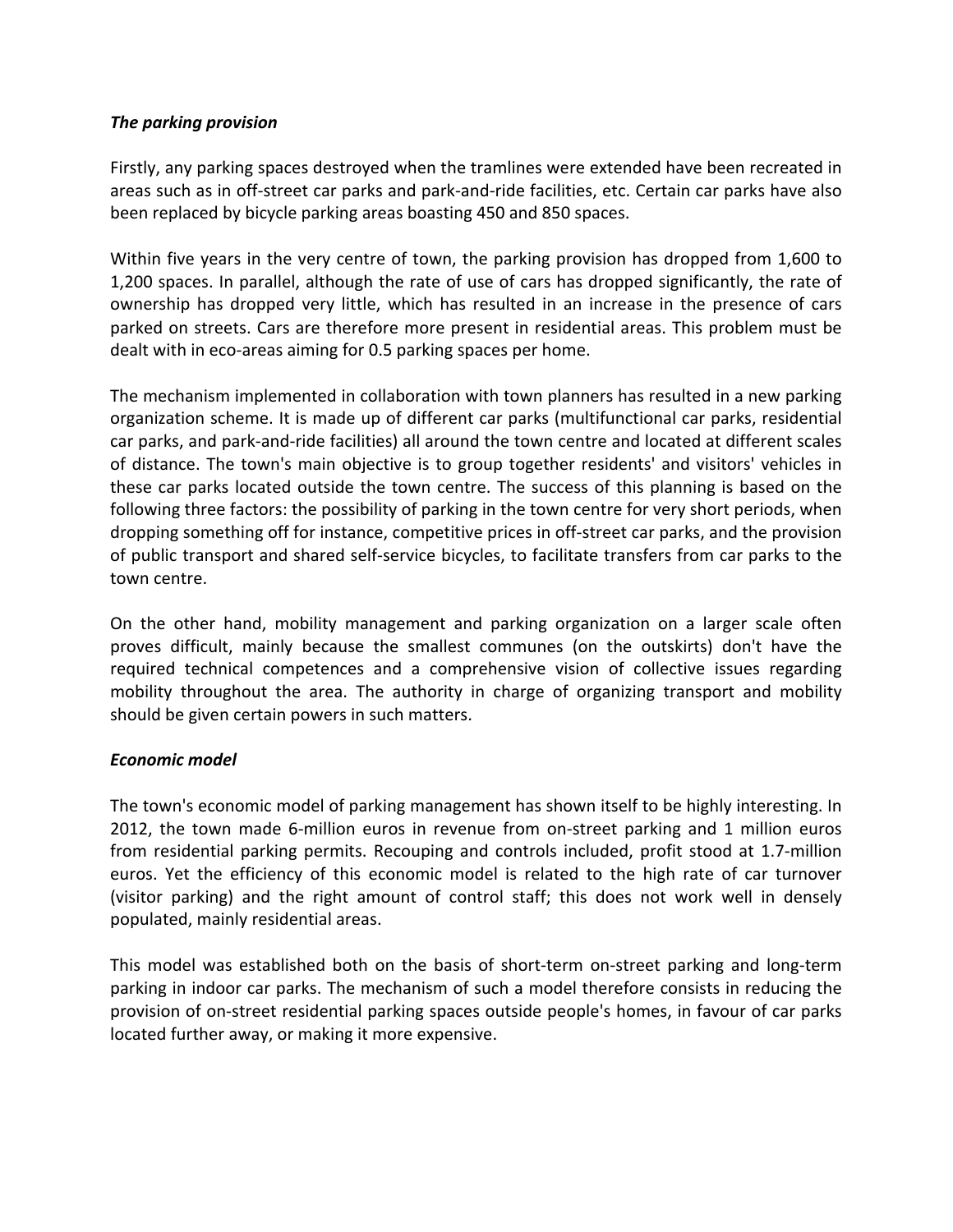# **2.** Benchmark – Large European urban agglomerations<sup>1</sup>

This comparative analysis takes into account eight European towns. Each has its own specificities, but their parking policy has three main objectives:

− reducing congestion and greenhouse gas (GHG) emissions;

− redeveloping public spaces;

− encouraging the use of public transport and eco-friendly transport (cycling, walking) to minimize car use.

(1) Based on M. Kodransky & G. Hermann (2011), Europe's Parking U-Turn: From accommodation to regulation, ITDP.

**E** Amsterdam (The Netherlands) **820,000 inhabitants – Area: 219 km<sup>2</sup> – Density: 3,650 inhabitants/km<sup>2</sup>**

#### *The competent authorities*

The parking policy is drawn up by the town council. One of the obvious priorities of this policy is to promote cycling and walking, to restrict the use of cars.

All parking management is directed by a town department. The budget allocated to this department is an average of 140-million euros a year.

#### *The parking provision*

In 2010, 57.2 % of households owned a car; that is approximately 215,600 vehicles in circulation. In concrete terms, the parking provision is made up of 181,457 on-street parking spaces and approximately 30,000 off-street parking spaces. It is worth noting that the greater part of streets is made up of cycling lanes and pedestrian zones. Bicycles have priority over cars in the town centre to facilitate trips and promote their use.

Following the example of European towns, the authorities have set up a residential parking permit system. This permit can only be used in a restricted zone around the user's home and its price is 150 euros a year. There is a very strong demand, but only 10 % of the parking provision is devoted to residents. Users are therefore under the obligation to wait several years before obtaining a residential permit. The authorities are voluntarily maintaining a low level to promote the use of private garages. With this in mind, each new construction in surrounding areas must include one garage per apartment.

Furthermore, certain categories of vehicles are entitled to priority spaces. On the one hand, part of these parking spaces is set aside for deliveries. All delivery companies are under the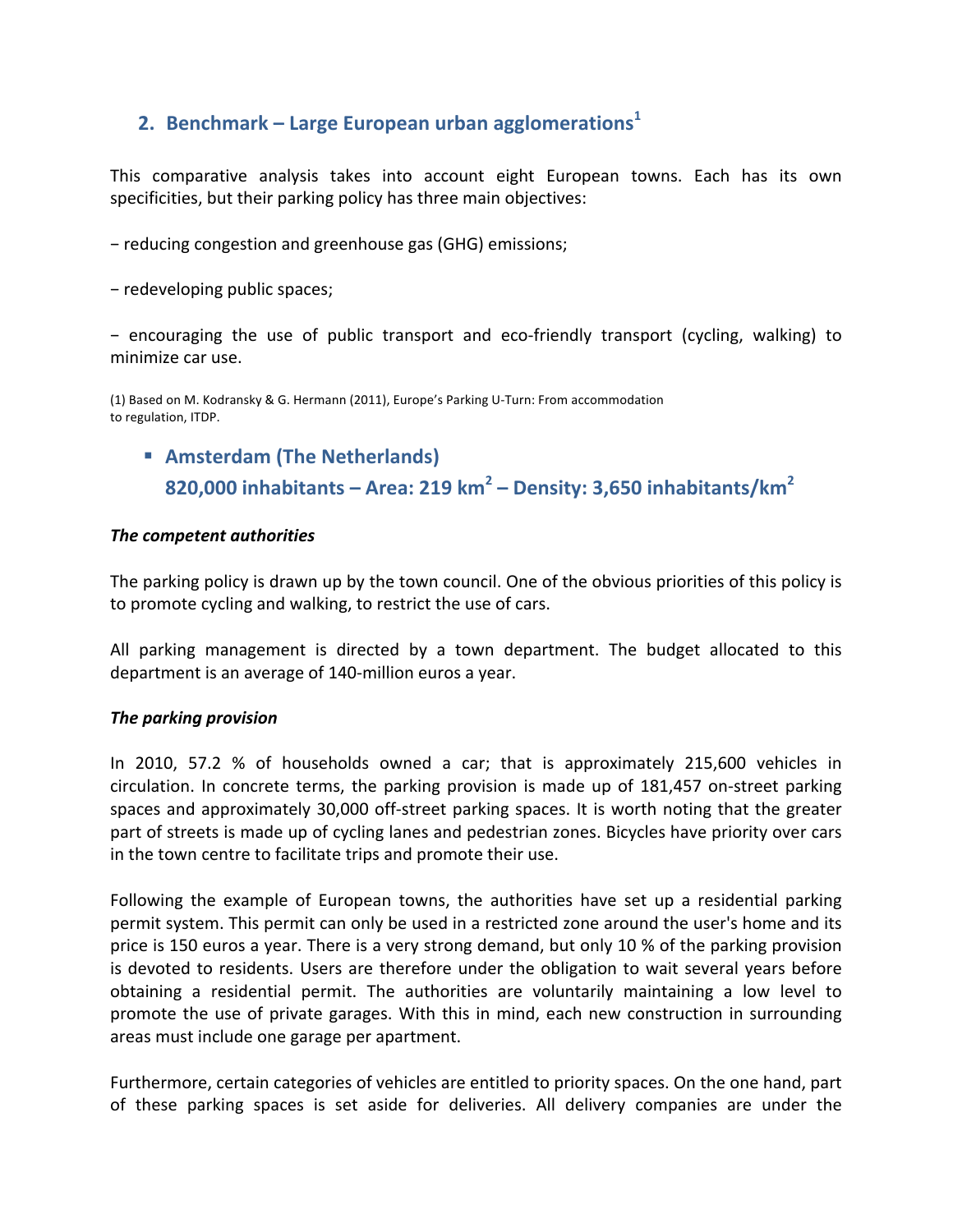obligation to load/unload their vehicle before 11 am then leave town. On the other hand, some parking spaces are devoted to the disabled, medical staff or car-share vehicles.

Over the years, different car-share companies have been created and have considerably developed the service. Each one must own at least 10 cars to be able to launch its activity.

### *Parking management (pricing and control)*

On-street parking is metered in the town centre and in most surrounding areas. There are different parking zones and the price changes according to the situation, decreasing the further you get from that zone. This is why the hourly rate is 5 euros in the town centre and just 0.10 euros in areas further away. The deterrent effect of this pricing system enables the authorities to reduce the number of vehicles as much as possible in favour of cycling and walking.

The authorities have also created a certain number of "blue zones" where the use of the European parking disk is compulsory.

Controls are conducted by officers and a fine stands at 55.90 euros. This revenue is collected by the municipality, with the exception of that concerning the blue zones, which is collected by the government. It is worth noting that the town reinvests all this collected revenue in town planning of public spaces, or to develop urban transport.

In some shopping streets outside the town centre, parking has been developed differently to maintain street appeal. The price is just 0.10 euros per hour, from 9 am to 5 pm from Monday to Saturday. Parking is not authorized for more than an hour and is forbidden to residents. This system enables the authorities to maintain short-term parking, offer an affordable price to users and continue managing these zones.

Furthermore, several park-and-ride facilities have been created on the outskirts of town in view of encouraging the use of public transport. Access tickets to these car parks cost 8 euros and come with a ticket for two people, to be used on public transport over the next 24 hours (this offer can be extended to 48 or 72 hours). Once more, this system enables the authorities to promote an alternative means of transport to cars.

#### *New technologies*

Since 2006, a phone-payment system has been set up and is managed by three companies. Each one transfers the revenue generated to the municipality and receives a profit of 4 to 5 %. In the long run, the authorities' objective is to make sure most payments are made by phone or on the Internet.

Over the past years, the use of electronic registration plates has also developed to such an extent that most vehicles are now equipped with them. These plates are arousing increasing interest as they boast many advantages. They contain various pieces of information regarding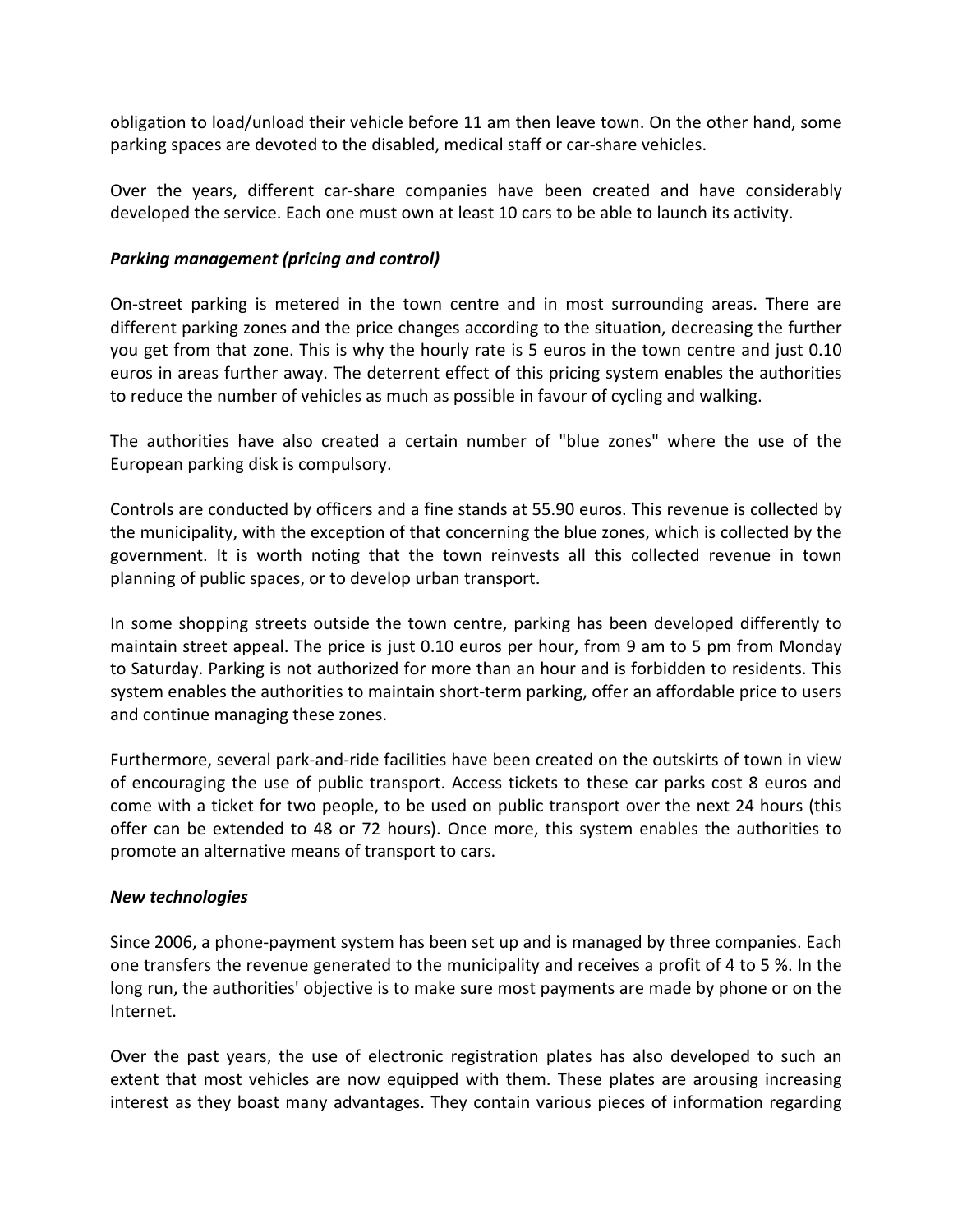the vehicles and their levels of emissions in particular. Thanks to this system, the authorities plan to set the price of parking spaces and the residential permit according to the vehicle's level of emissions.

What's more, using these plates has enabled the authorities to test a control system using "car scanners". These cars are equipped with six cameras, drive at a speed of 40 km/h and control electronic registration plates by scanning them (approximately 160 scans per second). For the system to operate properly, three officers must follow these cars on scooters to distribute fines and control certain vehicles manually (foreign registration plates for instance). At present, the result of this test has proved convincing, seeing as the level of precision of this system is over 98 %.

Furthermore, the authorities are developing charging facility points for electric vehicles, in view of promoting their use.

§ **Antwerp (Belgium) 507,000 inhabitants – Area: 204 km<sup>2</sup> – Density: 2, 300 inhabitants/km<sup>2</sup>**

# *The competent authorities*

Since 2001, parking management has been entrusted to a semi-private authority: the parking operator "GAPA Antwerp". Within the scope of a public-private partnership (PPP) the town council has transferred all its parking competences to this operator: developing and managing public and private on-street and off-street parking. Its price grids however are subject to approval by the town council.

In return, GAPA is under the obligation to apply the rules in matters of parking, to cooperate with all private operators and take charge of staff and all management costs.

#### *The parking provision*

The parking provision stands at 38,318 on-street parking spaces in the town centre (93,516 onstreet parking spaces in surrounding areas) and 11,280 off-street parking spaces.

One of the authorities' main objectives is to give priority to parking spaces for residents and optimize the parking turnover of visitors' cars. With this in view, the authorities have set up a residential parking permit scheme. According to regulations, inhabitants can benefit from two parking permits free of charge.

All permits, which are valid for two years, are distributed and managed via a database accessible on the Internet. In order to facilitate this management, the town has been divided up into several sectors. In this way, each resident is entitled to a permit for a chosen sector. In 2010, approximately 70,000 residential parking permits were in use.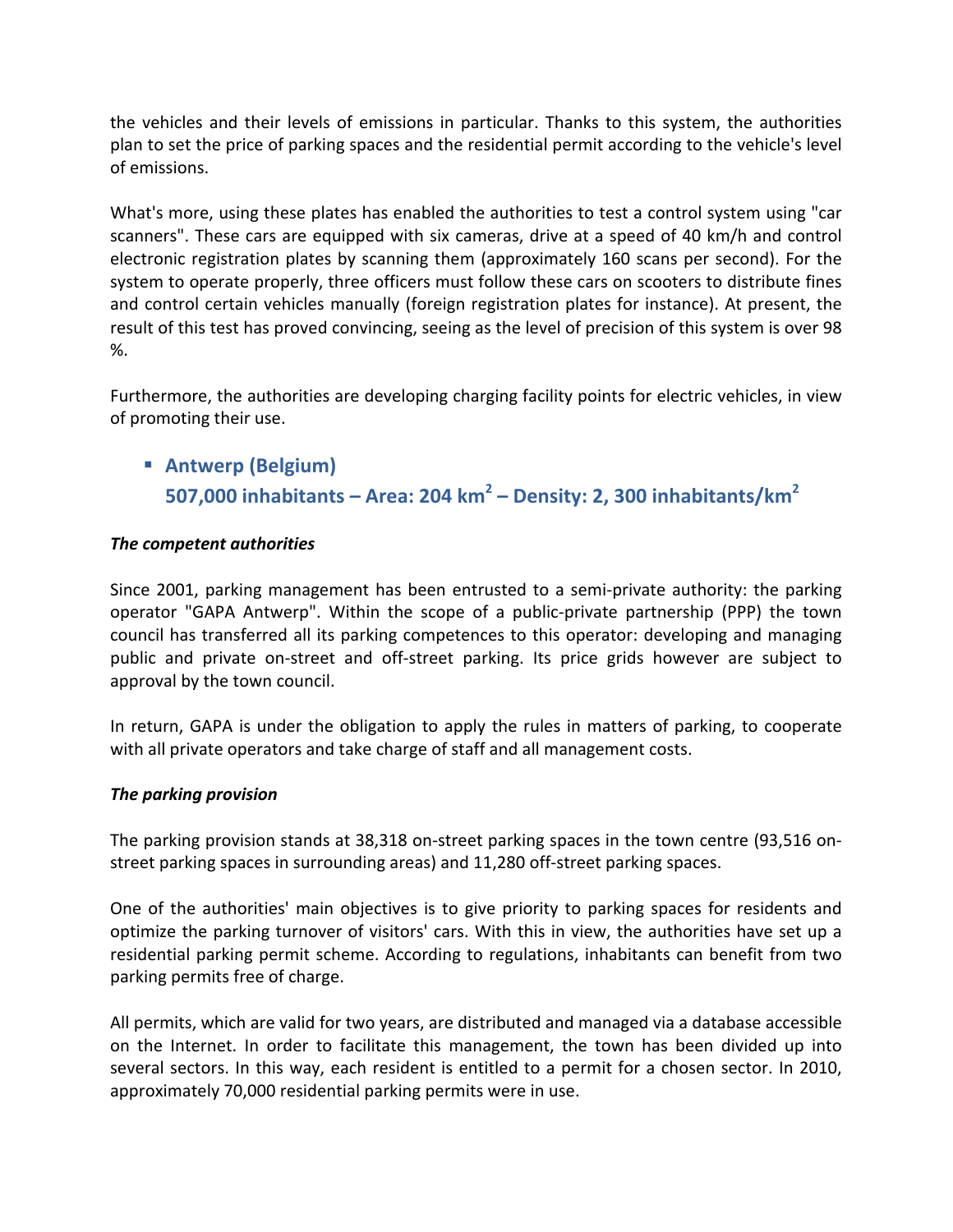Furthermore, the authorities are attempting to optimize parking spaces devoted to residents and are therefore considering making the car parks of certain offices and supermarkets available to them during the evening and at night.

Also, since the 2000s, the authorities have successfully promoted alternative means of travelling to cars. Indeed, transferring parking management to the operator GAPA has resulted in a modal shift of means of transport. The use of cars has dropped 50 % whereas the number of pedestrians and cyclists has risen by over 60 %.

Parking management is largely responsible for this phenomenon. By way of an example, certain parking spaces have now been set aside for car-sharing uses. The authorities have also reinvested part of the parking revenue to provide a self-service bike-sharing scheme.

#### **Parking management (pricing and control)**

The town is divided up into three metered parking zones: the town centre (zone 1), the remaining area located inside the ring road (zone 2) and the area outside the ring road (zone 3). The first two zones also include a number of "blue zones".

The following table below shows parking prices, including the "progressive metered" system. As shown, in two of the three zones, the price ranges from  $\epsilon$ 0.60 to  $\epsilon$ 3.50 per hour, according to the duration of parking.

#### **Price of on-street parking**

|                           | Zone 1                                                                        | Zone 2                                   | Zone 3            |  |  |  |  |
|---------------------------|-------------------------------------------------------------------------------|------------------------------------------|-------------------|--|--|--|--|
| Days                      | Monday - Saturday                                                             | Monday - Saturday                        | Monday - Saturday |  |  |  |  |
| <b>Hours</b>              | $9 am - 10 pm$                                                                | $9$ am $-10$ pm                          | $9$ am $-10$ pm   |  |  |  |  |
| Linear prices             |                                                                               |                                          | €0.50/h           |  |  |  |  |
| <b>Progressive Prices</b> |                                                                               |                                          |                   |  |  |  |  |
|                           | One hour: €1.50                                                               |                                          |                   |  |  |  |  |
|                           | Two hours: €2.50/h<br>Three hours: €3.50/h                                    | One hour: €0.60<br>Additional hour: €1/h |                   |  |  |  |  |
| Day price                 |                                                                               |                                          |                   |  |  |  |  |
|                           | €3.50/10 h (except in shopping streets and around indoor car parks)           |                                          |                   |  |  |  |  |
|                           | $\epsilon$ 2.50/10 h (except in shopping streets and around indoor car parks) |                                          |                   |  |  |  |  |
| <b>Maximum duration</b>   | Three hours                                                                   | Ten hours                                | Ten hours         |  |  |  |  |
| Source: GAPA              |                                                                               |                                          |                   |  |  |  |  |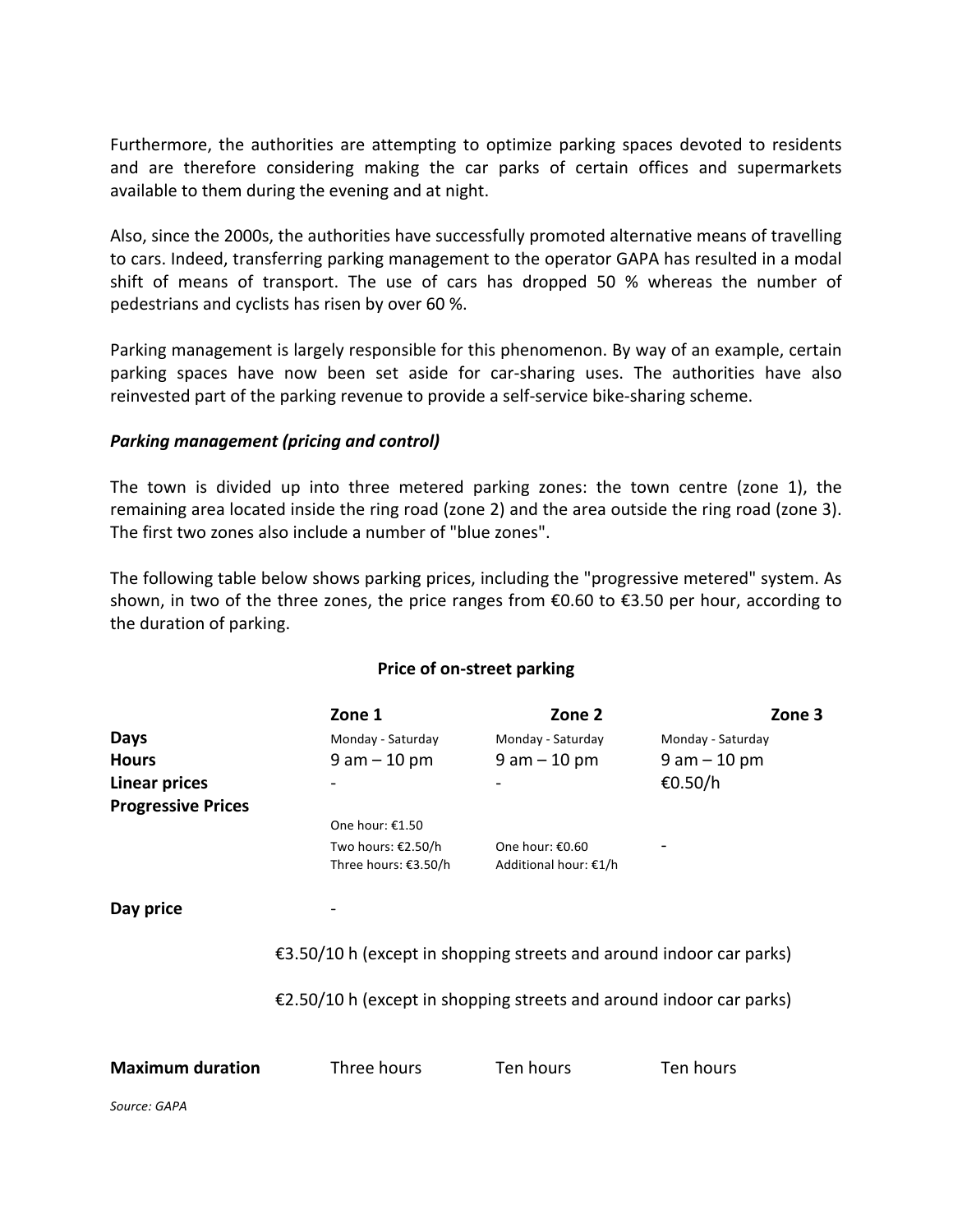Control is ensured by officers and the price of a fine is 23 euros, regardless of the zone.

Over time, the operator GAPA has increased the number of parking spaces and pay-and-display ticket machines. By way of an example, this number has doubled between 2003 and 2006, rising from 500 pay-and-display ticket machines in 2003 to over 1,000 in 2006. These different increases, in addition to effective means of control, have considerably increased collected revenue. It is important to note that any revenue is reinvested in view of developing urban mobility projects, such as the self-service bike-sharing scheme for instance.

#### *New technologies*

Since 2004, a phone-payment system has been set up and entrusted to one single company. Once the user has registered, he uses his phone to send the company his registration plate number and the number of the closest pay-and-display ticket machine every time he parks his vehicle. He can then consult his parking history on his account, as well as his different invoices. In order to make this service more attractive, the first quarter of an hour is free of charge.

In 2007, according to the authorities, 15 % of motorists were using this payment system. GAPA is currently considering developing this system towards implementing it in indoor car parks.

Moreover, motorists can also have their own "smart park" parking meter. This card-reading device is hung on the vehicle's internal rear-view mirror. When the user parks his vehicle, all he has to do to activate the device is to insert a rechargeable card containing his own personal data. To make this devise more attractive to users, the first ten minutes of parking are free of charge.

§ **Barcelona (Spain) 1,620,000 inhabitants – Area: 101 km<sup>2</sup> – Density: 16,150 inhabitants/km<sup>2</sup>**

# **The parking policy**

In 2005, over a million vehicles flocked to the town centre every day, most of them searching for a parking space. In view of such congestion, the authorities opted for more efficient parking management, mainly thanks to the following two innovations:

− the implementation of a new on-street parking regulating system, with the creation of four distinct zones. The objectives of this system are manifold: limiting the duration of visitor parking, giving priority to residential parking and converting a certain number of parking spaces in favour of two-wheeled motorized vehicles and bicycles;

− developing an alternative system of transport to cars. To do so, the authorities have decided to devote surplus parking revenue (that is approximately 5-million euros a year) to managing a self-service bike-sharing scheme.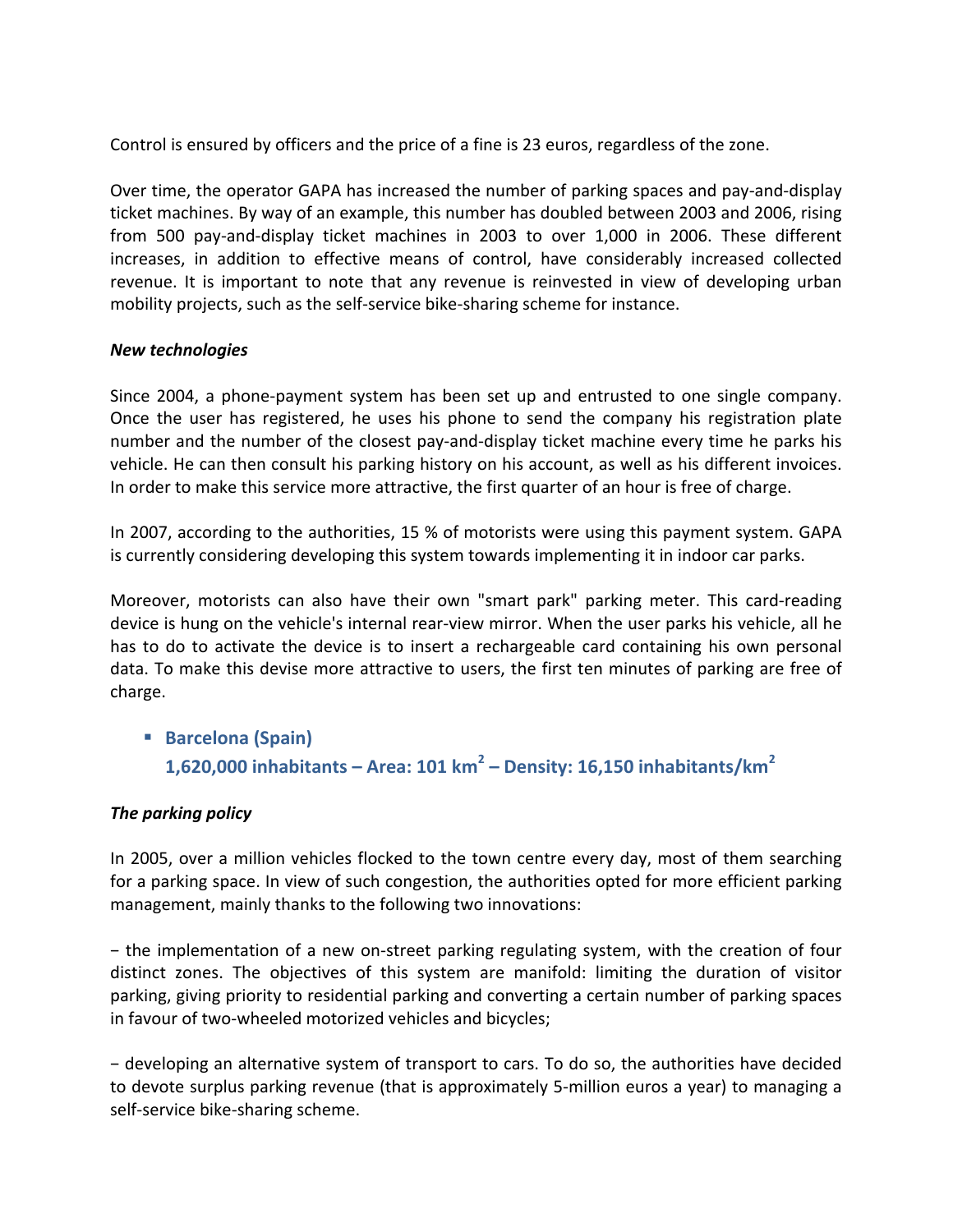Since the implementation of this new parking policy, congestion has been reduced by 5 to 10 %. By way of an example, 100,000 daily outings were made by means of a bicycle in 2009, compared to 30,000 in 2006.

### *The parking provision*

In 2010, the parking provision consisted in 187,372 on-street parking spaces and 613,085 offstreet parking spaces, to meet the requirements of 608,830 users.

A large part of these parking spaces are now reserved for the use of residents. Each user is entitled to a weekly residential season ticket (sticker), usable in all zones for one euro a week; that is 50 euros a year. Yet parking spaces are not guaranteed and residents cannot leave their car in the same parking space for more than a week.

By way of comparison, renting an off-street private parking space costs an average of 100 euros a month (approximately 150 euros in the town centre and 50 euros in the outskirts).

At present there are 70 indoor car parks. Their construction and management is borne by a municipal department and a private company. A concession is generally established for 12 to 15 years, prior to negotiating the terms of the contract. By way of optimizing residential parking spaces, 20 car parks have been set aside for their exclusive use.

In view of promoting cycling and walking, the authorities have made several changes, with the creation of 150 km of cycle lanes and 440 self-service bike-sharing stop. When each one of these stops was created, 4 on-street parking spaces were destroyed; that is a total of 1,200 parking spaces.

A certain number of parking spaces have also been done away with in favour of pedestrians. In so doing, the historic centre of the town is now nearly entirely pedestrianized (only certain residents, taxis, and delivery firms have access to it).

Furthermore, owing to a strong increase in the use of two-wheeled motorized vehicles (300,000 currently in circulation), the authorities are under the obligation to take them into account in their parking policy. Consequently, they are allowed to park on pavements that are over 5 metres wide, and in indoor car parks.

#### **Parking management (pricing and control)**

As shown by the table below, on-street parking is metered in all four parking zones. Limiting parking time is a way of ensuring visitor turnover.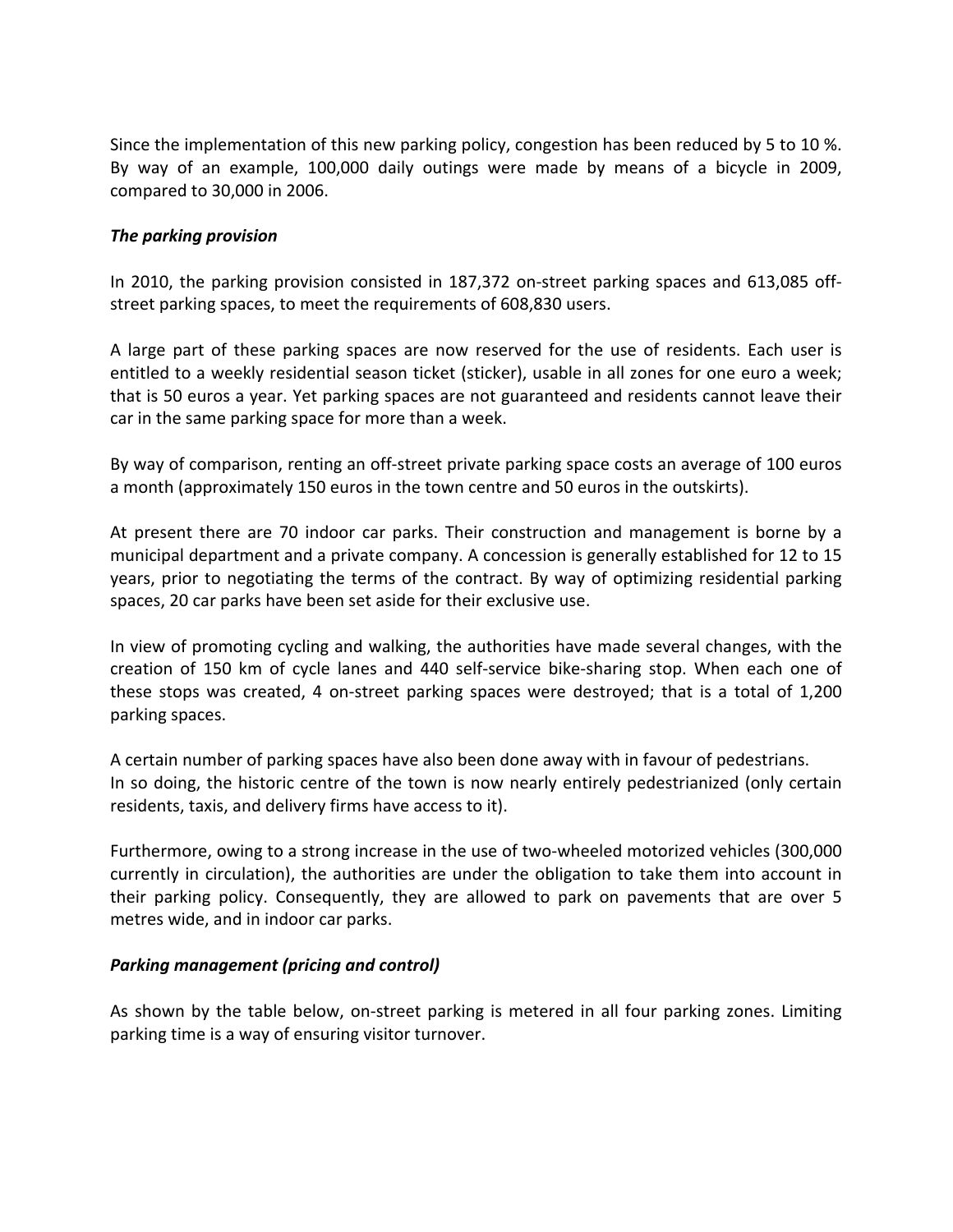#### **On-street parking prices**

|                         | Zone 1           | Zone 2    | Zone 3      | Zone 4            |
|-------------------------|------------------|-----------|-------------|-------------------|
| <b>Prices</b>           | €2.42/h          | €2.26/h   | €1.96/h     | €1.08/h           |
| <b>Maximum duration</b> | One or two hours | Two hours | Three hours | <b>Four hours</b> |

*Source: CGSP*

Concerning the prices of indoor car parks, the price of a monthly ticket (usable every day from 7 am to 9 or 10 pm) ranges from 70 to 100 euros. As for residents, they can use these car parks at night (for 50 to 70 euros a month).

Controls are made by police officers and fines vary from 30 to 100 euros. The workforce is made up of 370 officers working on foot and in charge of controlling on-street parking, and 40 officers on two-wheeled motorized vehicles to help fight illegal parking. The use of electric scooters by officers is currently being tested, but results are uncertain for the moment owing to the low autonomy of batteries.

#### *New technologies*

The authorities are encouraging the use of electric cars and are developing charging points to anticipate on future requirements, in off-street car parks in particular, where 50 charging terminals have already been installed.

§ **Brussels<sup>1</sup> (Belgium) 1,300,000 inhabitants – Area: 161 km<sup>2</sup> – Density: 8,056 inhabitants/km<sup>2</sup>**

#### *The competent authorities*

In Belgium, parking is managed at federal level and was decriminalized by the law dated  $7<sup>th</sup>$ February 2003. In order to avoid completely undermining the powers of the police force, this decriminalization concerns only the following three types of parking spaces:

- − on-street metered parking;
- − blue-zone parking;
- − residential parking.

Other types of parking, such as obstructive or unauthorized parking on reserved parking spaces (set aside for deliveries, persons with reduced mobility, coaches...) still falls under criminal law.

Decriminalized parking is dealt with by a street-managing entity. In the Brussels-Capital area, which is made up of 19 communes, there are 19 different managing entities. In this way, each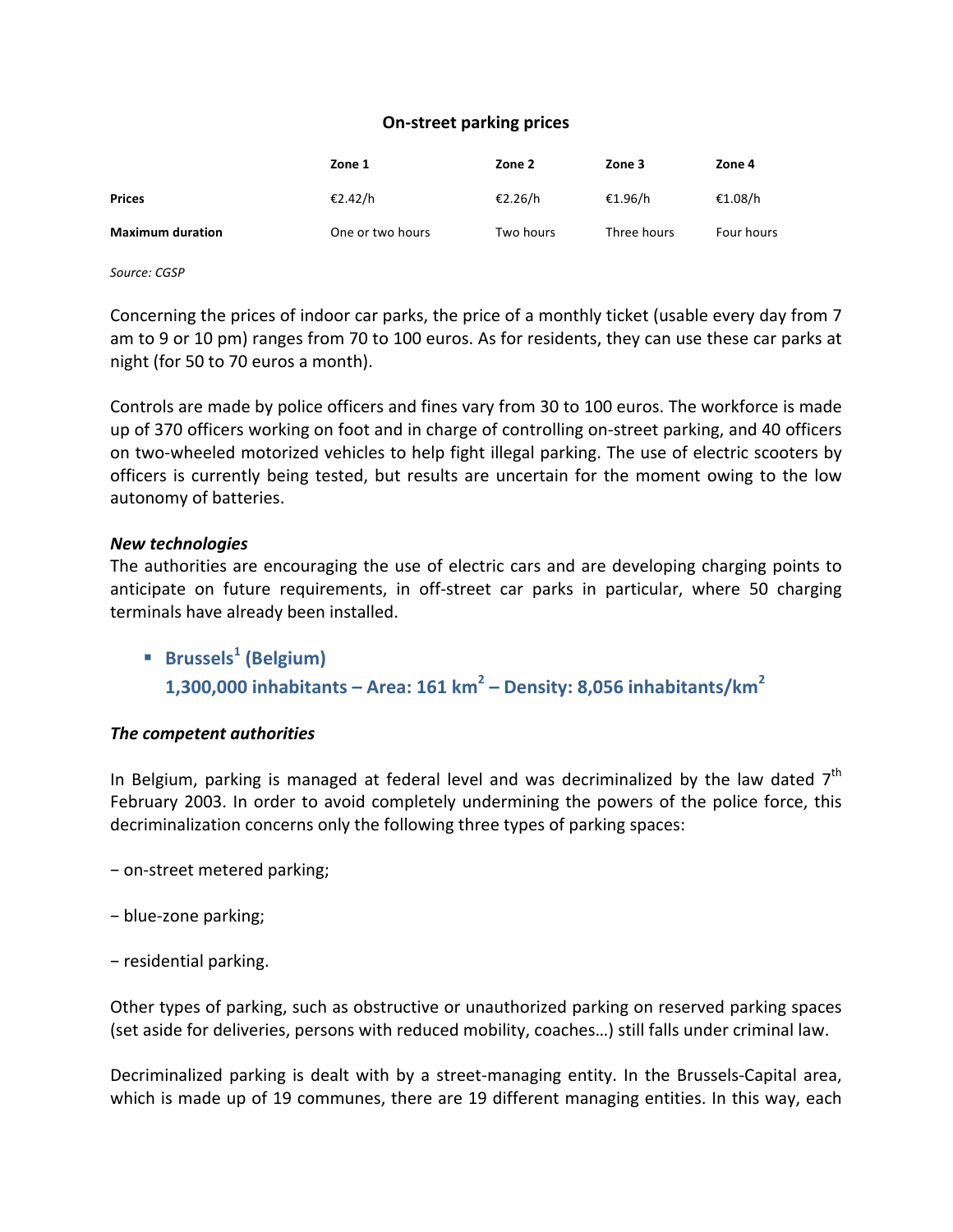municipality determines a certain price and applies a different regulation. They draw up a regulation to set their prices and decide whether to maintain parking as a public service (in which case it is seen as a tax) or whether to entrust its management to private operators (in which case it is considered a fee).

In order to remedy this situation, the authorities have envisaged implementing a public parking service at regional level. This service aims to reduce the use of cars in favour of public transport and eco-friendly modes of transport.

Yet this choice of direction has not been approved by all political parties. In 2009, the authorities did however adopt an ordinance in this perspective. It allows for the implementation of a Regional parking policy plan, in view of harmonizing the policies of all communes concerned (approval scheduled in July 2013), and the creation of a Parking agency, in view of ensuring its coordination at regional level (order underway).

(1) Based on the presentation by Chantal Roland, in charge of the parking committee for the ministry in charge of the Brussels-Capital region.

#### **The regional parking policy**

The regional parking policy plan aims to harmonize prices, zones and the different parking dispensations that exist at regional level. Thus the plan provides for the creation of:

− metered zones in shopping areas where parking is limited to two hours and residential parking is forbidden during the daytime;

− metered zones where people can park for a longer period of time, with lowest prices being applied to urban areas with the greatest social diversity, and residential parking is allowed during the daytime;

- blue zones where parking is limited to two hours in areas where there is a need for turnover, but where requirements aren't as high. Residential parking is allowed in this zone.

Those breaking existing regulations will be required to pay a flat fine of 25 euros per half day.

According to the Plan, it is up to the communes to determine zone locations, and up to the Agency to check the coherence of these choices at regional level.

At present, 51 % of parking spaces are not regulated.

Each household is entitled to possess two residential parking permits: the first costs 5 euros a year and the second 50 euros a year. An upper price limit of 50 euros has been set by order, which means that it cannot be increased. The fact remains that these particularly low prices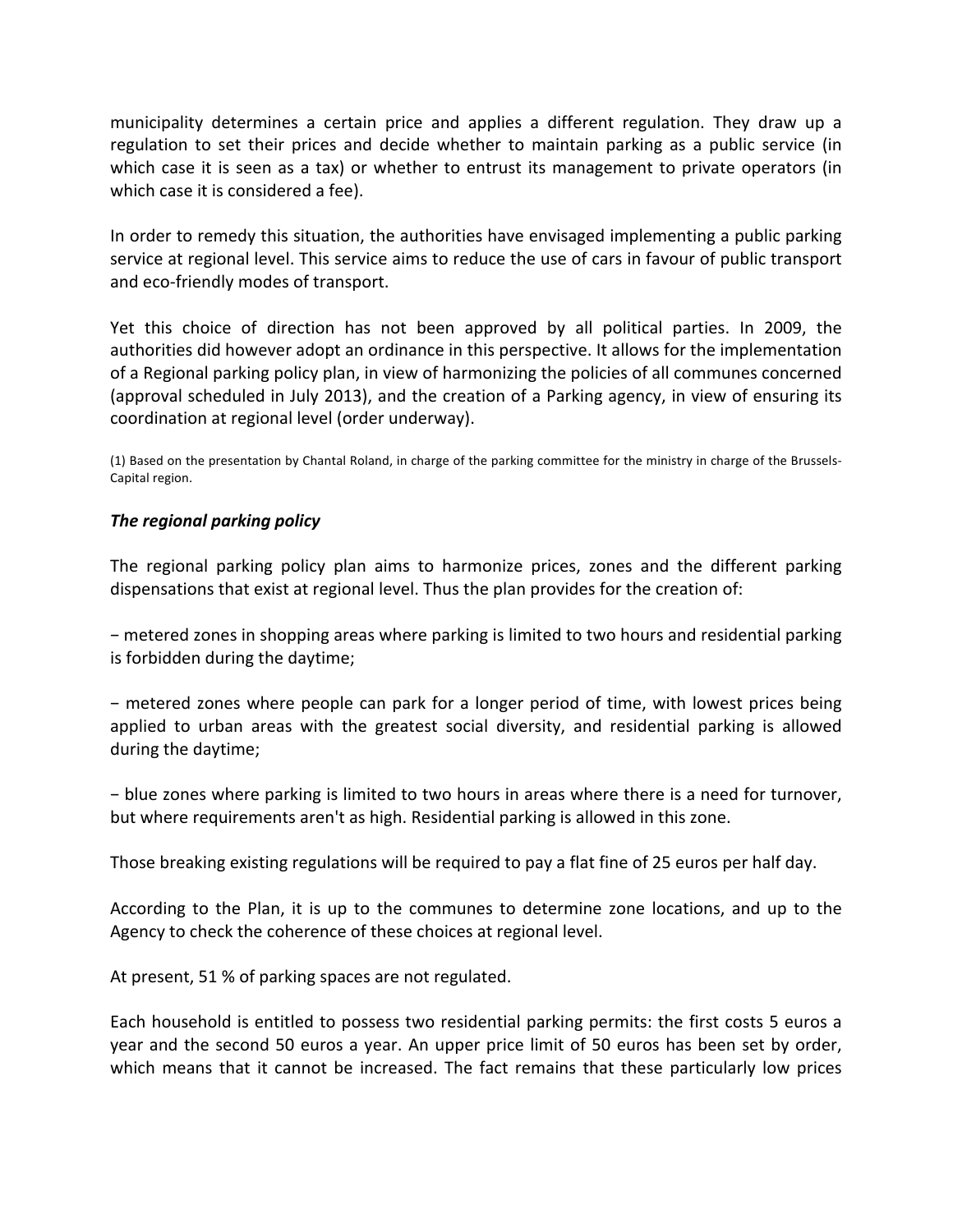encourage users to own a car, although the current parking provision does not meet requirements. 

Moreover, the Plan provides for the reorganization of off-street parking. It suggests reducing residential parking in favour of other users, such as mobile professionals, cyclists or persons using shared cars. To achieve this it plans to build indoor car parks exclusively for the use of residents, as well as park-and-ride facilities for visitors.

Concerning mobile professionals, the authorities have already adopted several measures. Certain parking spaces for instance are exclusively reserved for delivery companies between 9 am and midday, on penalty of a 100-euro fine.

#### *The parking agency*

In January 2011, the parking Agency was set up with 'limited liability company under public law' status. It is the new authority in terms of regional coordination, with the following mission:

− implementing the parking policy and monitoring that implementation (supervising intercommunal coherence);

− creating a parking observatory;

- − organizing a service for the purpose of towing away vehicles;
- − organizing, managing and controlling public car parks and park-and-ride facilities;
- − organizing parking facilities in private car parks outside office hours;
- − creating a parking provision for lorries and coaches;
- − developing a parking provision for bicycles and motorbikes.

Another one of the Agency's missions is to harmonize parking control at regional level. It therefore plans to recruit personnel and step up controls.

Communes are stakeholders in the agency's operations through their interest in its capital. However, although each commune is entitled to  $1\%$  of its capital, as yet none of them have claimed it.

Communes are also entitled to entrust certain missions to the agency, such as street control, or collecting revenue, but yet again, as yet none have done so.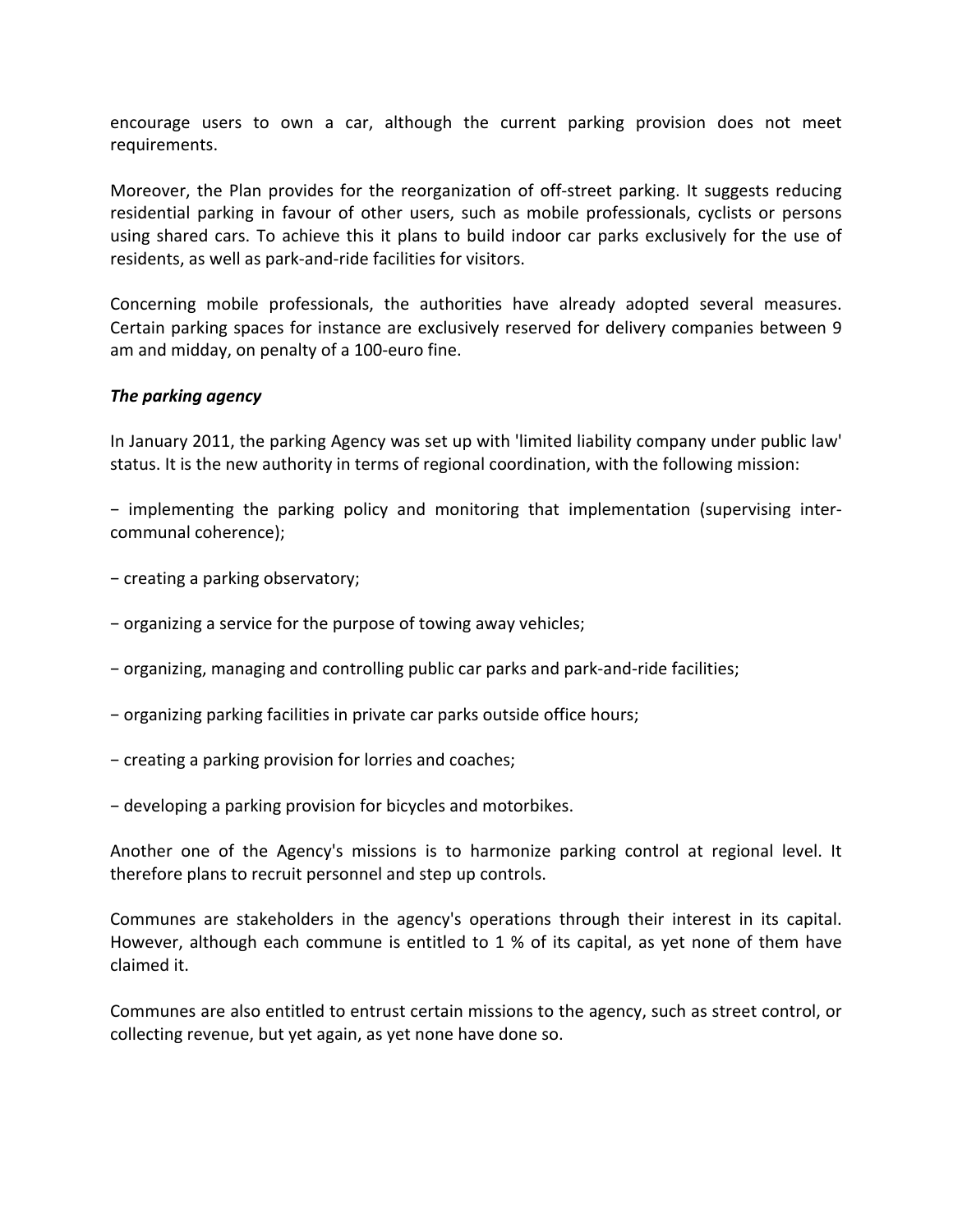It is worth noting that it is hoped such mechanisms will be implemented when the agency actually begins operating. At present, this lack of involvement can be explained by the fact that the Agency's range of influence is still limited.

Furthermore, as from July 2013, 15 % of parking profits will be handed over to this new agency.

The following chart sums up the three aspects of the public parking department:

− the department's objectives were initially laid down by an ordinance drawn up by the Brussels-Capital region, then adapted through the Regional parking policy plan;

− the implementation of the department's objectives was entrusted to the Parking Agency;

− concrete missions can then vary from one commune to the next.

§ **Copenhagen (Denmark) 560,000 inhabitants – Area: 88 km<sup>2</sup> – Density: 640 inhabitants/km<sup>2</sup>**

#### *The competent authorities*

All on-street parking management is managed by a municipal department, as is part of offstreet parking.

Following the example of large European urban agglomerations, the parking policy aims to promote alternatives modes of transport to cars, redevelop public spaces and reduce GHG emissions.

#### *The parking provision*

In 2010, the parking provision stood at approximately 30,000 on-street parking spaces. Inhabitants residing in metered parking zones are entitled to residential parking permits costing 90 euros a year.

For several years now, the authorities have implemented the redevelopment of public spaces in favour of eco-friendly and shared modes of transport, to reduce the number of on-street parking spaces. A certain number of spaces have therefore been replaced by bus and bicycle lanes, bicycle parking spaces and new pedestrian zones. More recently, some spaces were even granted to vehicle-sharing companies.

In parallel, the authorities have increased the number of off-street parking spaces to partly compensate for the reduction in on-street spaces. Thus, in 2010, they invested over 100-million euros for the construction of three underground car parks in the town centre; that is 880 new off-street parking spaces. Indoor car parks are managed by the companies that built them via concession contracts granted by the municipality.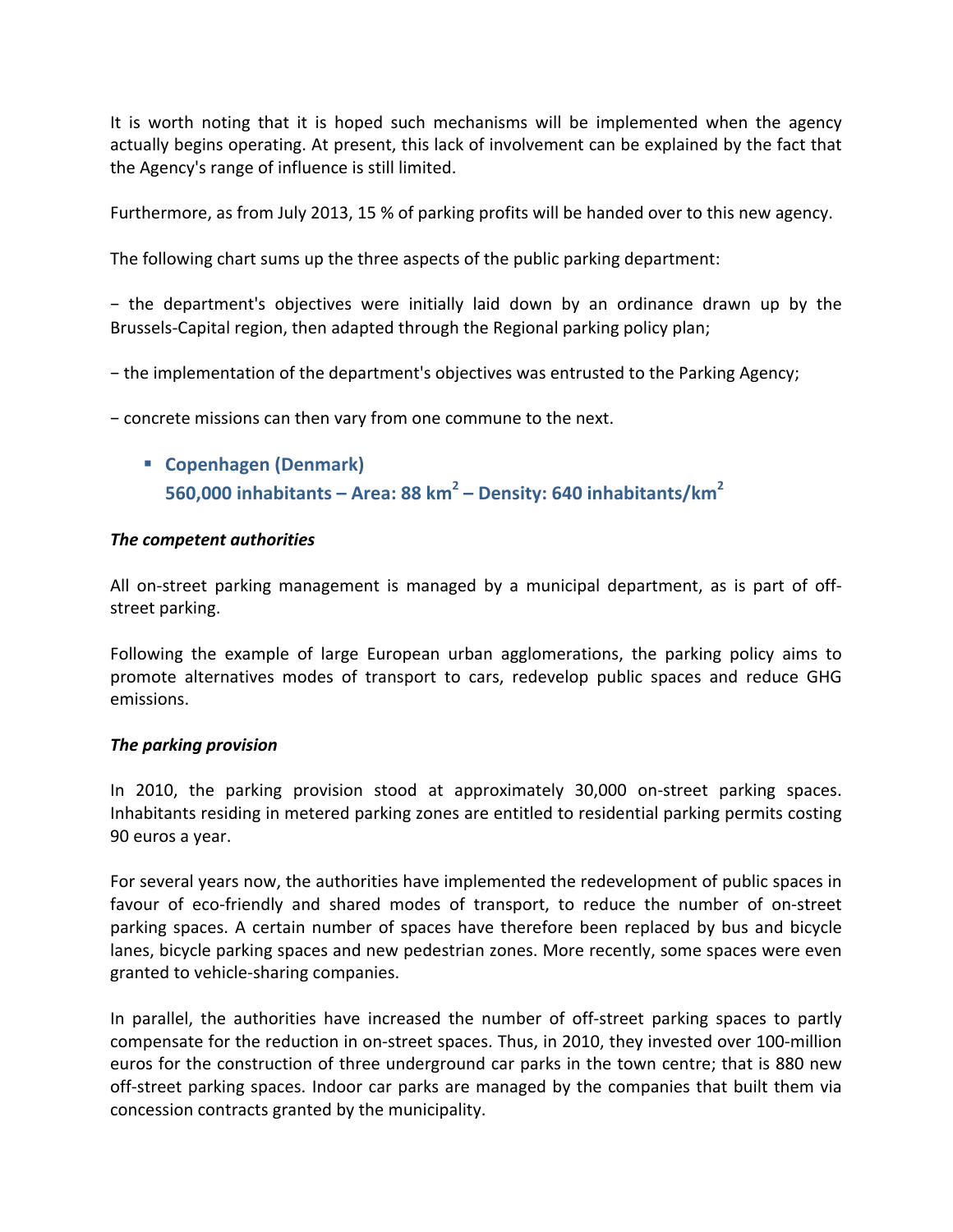Some contracts are established so as to enable residents to rent a space in one of these car parks 

(from 6 pm to 8 am) through the municipal department in charge of parking. Some delivery companies are also entitled to use this service.

Moreover, two-wheeled motorized vehicles, vehicles for people with reduced mobility and electric cars have priority and are therefore entitled to park throughout all zones free of charge.

In 2008, results were already clearly visible: only 31 % of inhabitants used cars, whereas 37 % used a bicycle, 28 % used public transport and 4 % walked.

#### *Parking management (pricing and control)*

The town-centre is divided up into three metered zones. The following table shows that parking is metered from Monday morning to Saturday evening in all three zones, and that day prices differ according to the zone in question.

|                               | Zone 1 | Zone 2 | Zone 3 |
|-------------------------------|--------|--------|--------|
| <b>From Monday to Friday</b>  |        |        |        |
| $8$ am $-6$ pm                | €3.9/h | €2.3/h | €1.3/h |
| $6$ pm $-$ 11 pm              | €1.3/h | €1.3/h | €1.3/h |
| 11 pm $-8$ am                 | €0.4/h | €0.4/h | €0.4/h |
| Saturday                      |        |        |        |
| $8$ am $-5$ pm                | €3.9/h | €2.3/h | €1.3/h |
| $5 \text{ pm} - 8 \text{ am}$ |        |        |        |
| Sunday                        |        |        |        |

Source: M. Kodransky & G. Hermann (2011)

Users are entitled to use a weekly or monthly ticket (or card that can be charged via the Internet), and is valid in one zone and in one or two cheaper zones.

Controls are ensured by 115 officers and the price of a fine is 69 euros, regardless of the zone and type of offence. Every year, approximately 350,000 fines are drawn up, which amounts to approximately 24-million euros in revenue.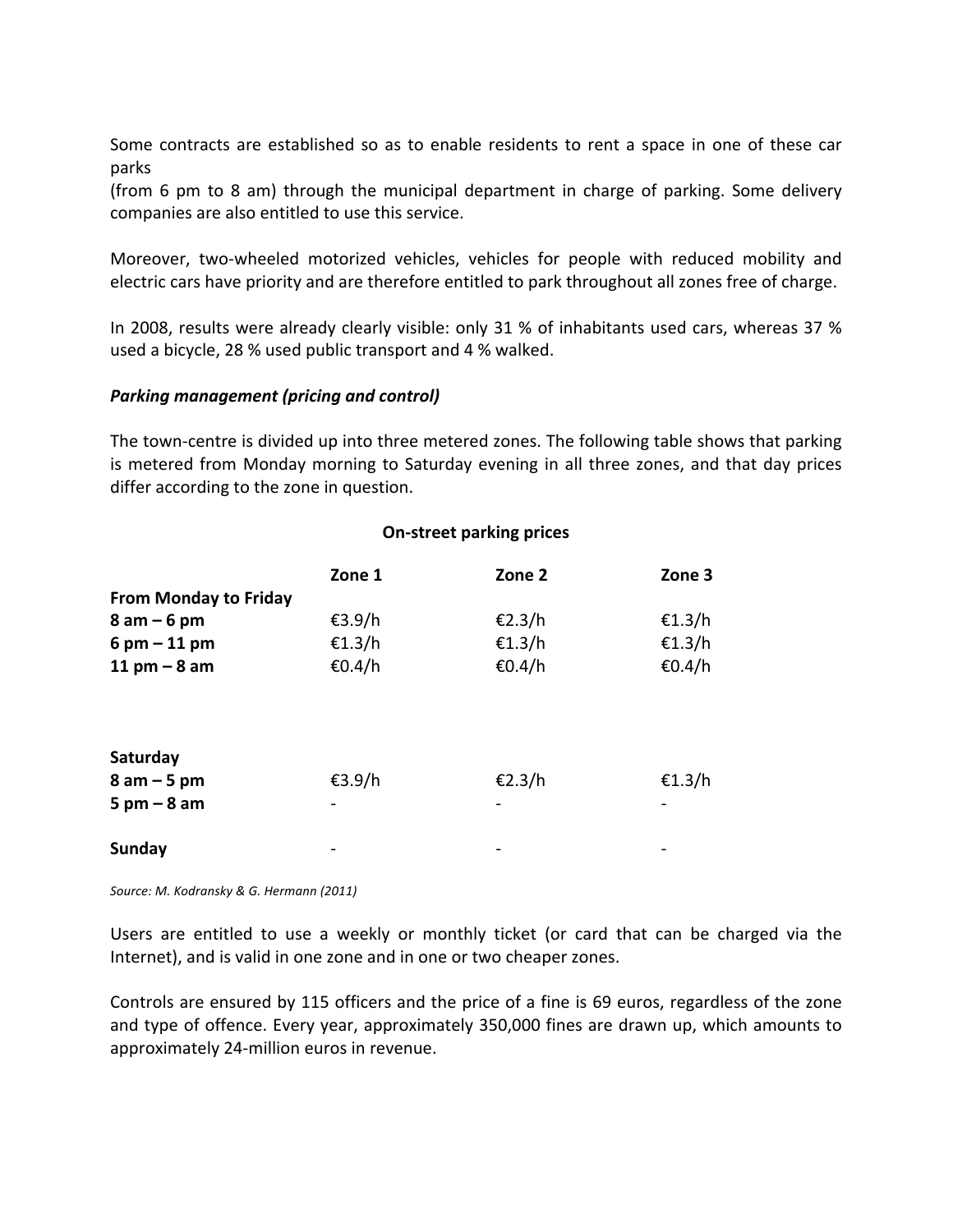#### *New technologies*

A phone-payment system has been created and entrusted to two companies. It is used by 18 % of users and all profit belongs to the municipality. However, users are under the obligation to pay a subscription to both companies, as well as an additional sum for each transaction.

What's more, the authorities are developing a network of charging points for electric vehicles. Thus, eight charging stations have been created to anticipate on future requirements.

■ London (United Kingdom) **8,174,000 inhabitants – Area: 1,570 km<sup>2</sup> – Density: 5,200 inhabitants/km<sup>2</sup>**

#### *The competent authorities*

The town is made up of 33 boroughs and parking management has been entrusted to a local authority in each one of them. Each local authority works under the supervision of the town council and must therefore provide yearly reports presenting and justifying its management developments. Yet this system does give local authorities a certain amount of independence and they are therefore authorized to define the number of parking spaces, times and sanctions within areas under their responsibility. Parking policies therefore differ according to the borough. By way of an example, users are entitled to use residential parking permits throughout the town, whereas fines vary according to the zones.

London is the first town to have adopted a system in which parking prices in some areas depend on the CO2 emissions of vehicles. Indeed, a dozen boroughs define the price of their residential parking permits in relation to emission levels. On average, the price increases whenever the vehicle emits more than  $225$  g/km.

Over the past few years, certain local authorities have not hesitated to make their rules even more stringent. The borough of Islington for instance has drawn up a list of 13 categories of vehicles according to their levels of emission and the annual residential parking permits range from 0 to 460 euros depending on the vehicle category.

As parking revenue is limited by the law, the use of surplus revenue is controlled. Local authorities are indeed under the obligation to reallocate them to projects related to urban transport. Thus, most of them use this surplus to finance a free pass to be used by elderly and disabled residents on public transport.

Furthermore, in 2003 the authorities implemented an urban toll fee to restrict the use of cars in the town centre. This area now extends over 38 km<sup>2</sup>, and a 12-euro toll price is applied between 7 am and 6.30 pm from Monday to Friday. The authorities believe this system has helped reduce congestion, CO2 emissions and increased the use of public transport by more than 30 %. Yet revenue falls short of expectations due to the fact that operating costs have proved very high (approximately 140-million euros a year) and because traffic has dropped.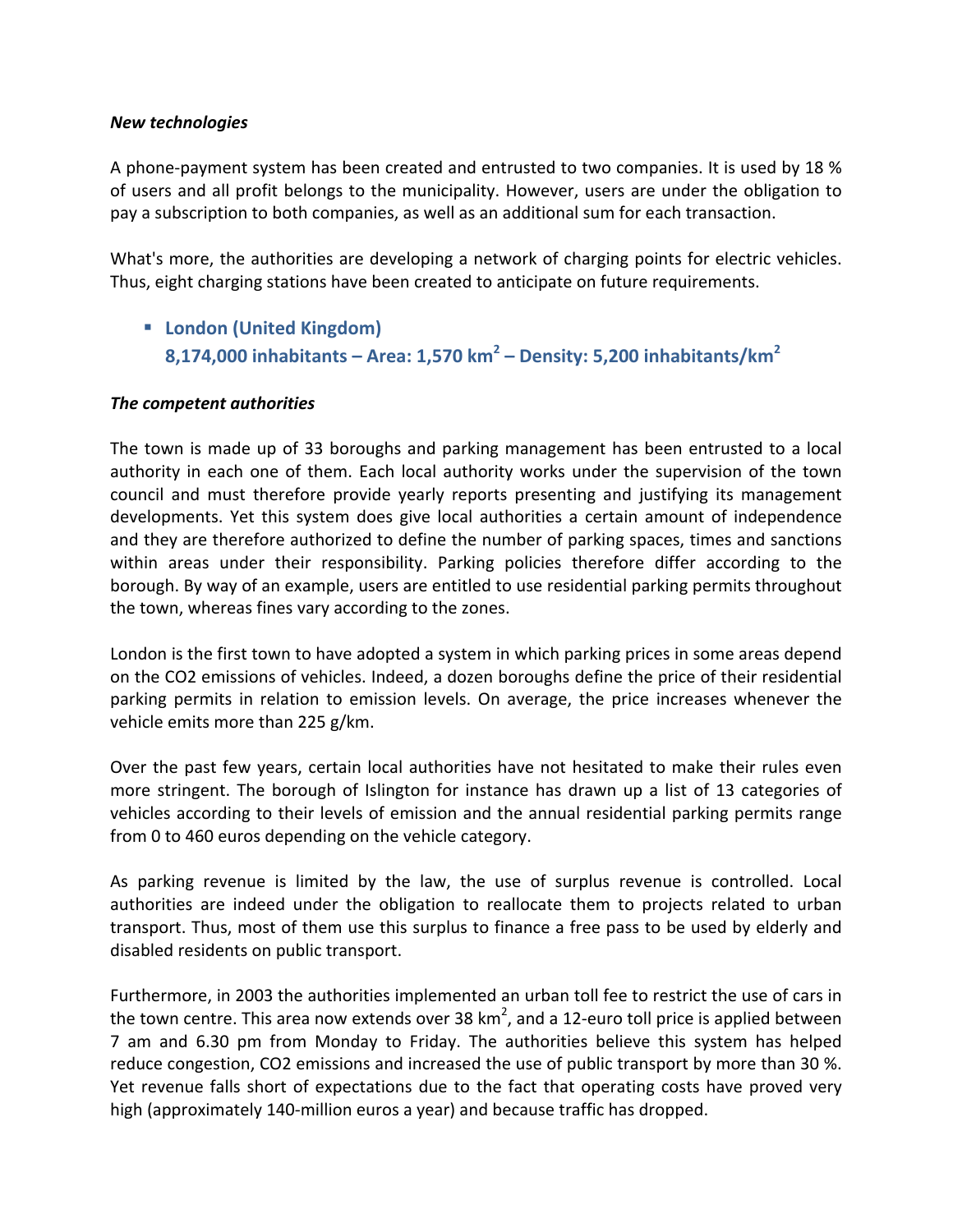London is also one of the only large urban agglomerations to have opted for metered parking for two-wheeled motorized vehicles.

**F** The example of the City of Westminster **253,000 inhabitants – Area: 21 km<sup>2</sup> – Density: 11,783 inhabitants/km<sup>2</sup>**

# *The parking provision*

The parking provision encourages residential parking with 32,000 on-street parking spaces set aside for residents and 6,000 spaces devoted to visitors. In 2009 however, some residential spaces were made accessible to visitors between 10 am and 4 pm.

Residents are therefore entitled to parking permits, the price of which varies according to the vehicle's engine:

- − 156 euros a year for 1,200 cubic centimetre engines or more;
- − 111 euros a year for engines 1,200 cubic centimetre engines or less;
- − 59 euros a year for motorbikes.

A private company also set up a car-sharing scheme and over the years, the borough has increased the number of on-street parking spaces granted to this company, which now boasts over 100 spaces. Parking is free for these shared vehicles, as well as electric and hybrid vehicles.

Certain parking spaces are also now reserved for mobile professionals such as doctors, and public works and civil engineering companies.

#### **Parking management (pricing and control)**

On-street parking is metered throughout the entire borough. It has eight parking zones in which prices range between 1.30 and 5.20 euros per hour, according to the time of day (during the rush hour or outside rush hour times). Users are not allowed to remain in a parking space for more than four consecutive hours.

Since 2008, parking in the borough has also been metered for two-wheeled motorized vehicles, with four different prices:

- − 1.20 euros per hour;
- − 4.10 euros per week;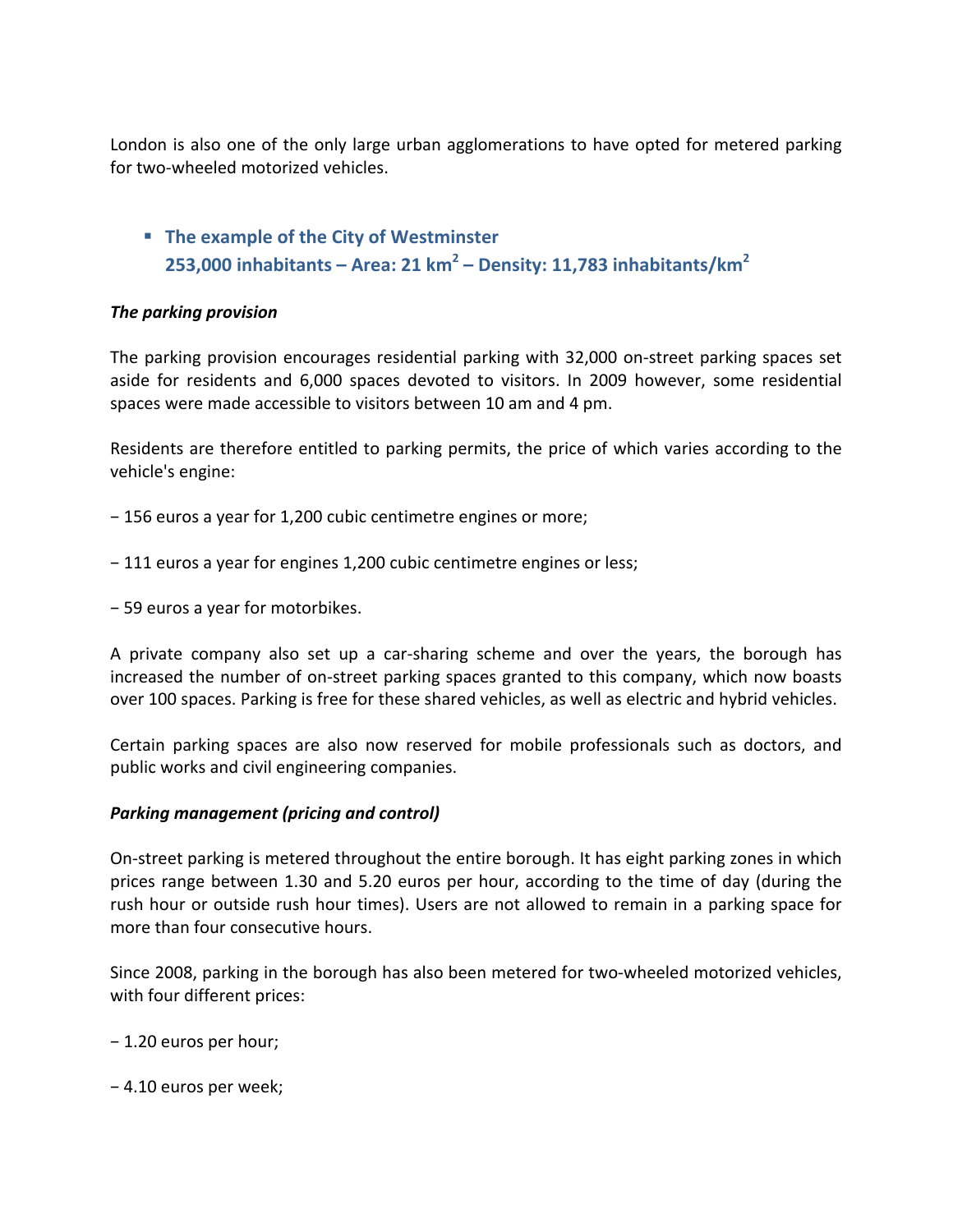− 15.90 euros per month;

− 117.50 euros per year.

Control is ensured by officers employed by a private company.

In 2010, the yearly revenue for parking stood at 35-million euros.

#### *New technologies*

A phone-payment system has been set up and entrusted to a private company that takes 10 % of the revenue.

The borough also encourages the use of electric cars. Thus, 12 charging terminals have been created and users are entitled to a free residential parking permit.

§ **Munich (Germany) 1,378,000 inhabitants – Area: 310 km<sup>2</sup> (22 districts) – Density: 4 360 inhabitants/km<sup>2</sup>**

#### *The competent authorities*

During the 1990s, the authorities devised a new parking policy aimed at reducing congestion and long-term parking. To do so, in 1998, the authorities invested 140-million euros in the "Mobinet" project, in partnership with several private actors. This project concerns two areas of the town and consists in meticulously studying their specific requirements, then redeveloping each street according to its needs. This system is a way of optimising parking for residents, visitors and mobile professionals as much as possible. The project ended in 2003 and the result proved highly conclusive. Since then, the municipal council has been sole in charge of the parking policy.

#### *The parking provision*

In concrete terms, the parking provision includes 54,000 on-street parking spaces distributed throughout 58 zones. Based on the example of both "Mobinet" areas included in the project, each of these zones have been redeveloped according to its own characteristics and needs. The authorities have therefore adapted the parking provision to the requirements of each type of user.

A certain priority has however been granted to residents. For this reason, they are entitled to a residential parking permit costing 30 euros a year.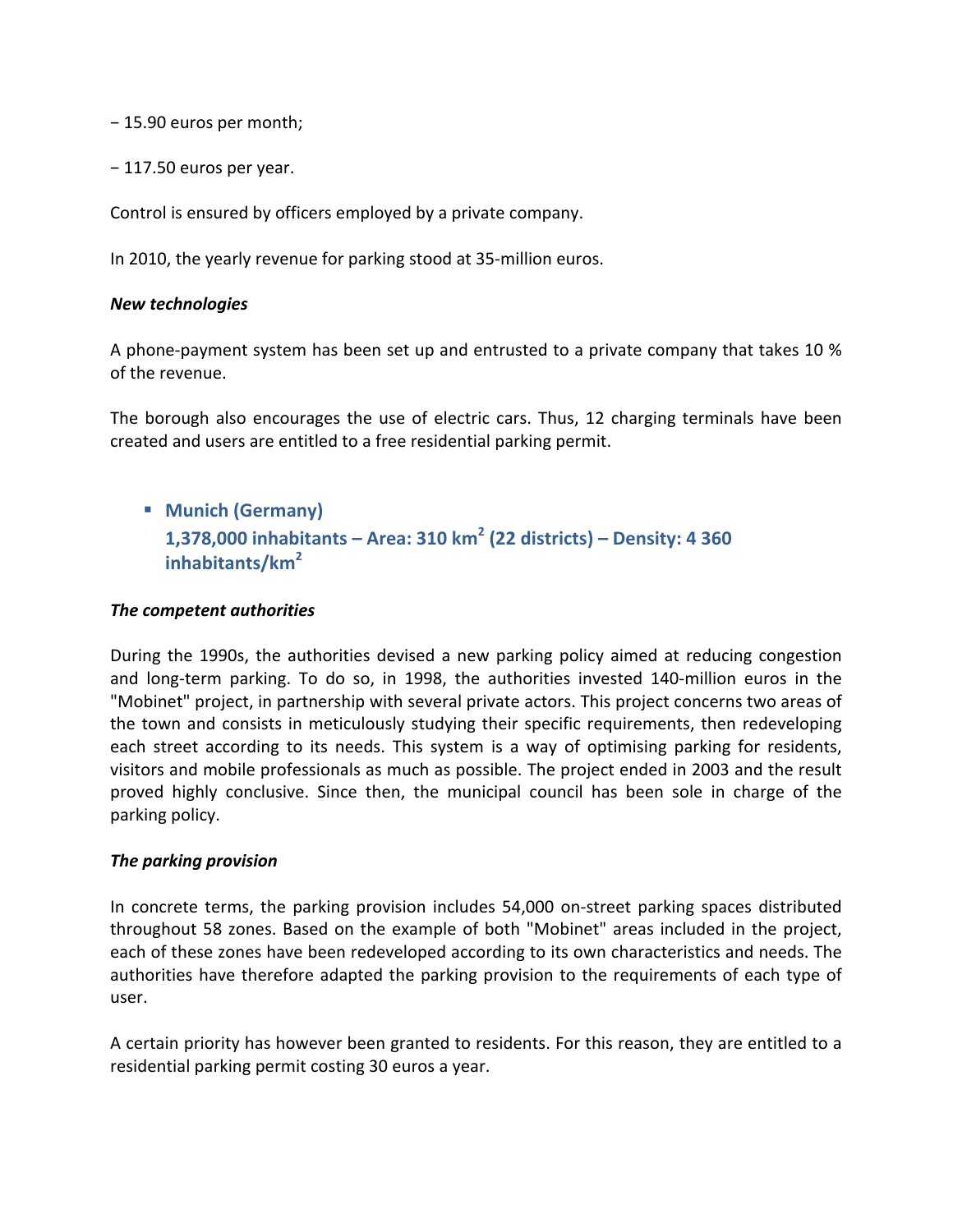It is worth noting that a second residential parking permit also exists for mobile professionals and costs 120 euros a year. This permit is reserved for companies and shopkeepers and is not specific to a particular vehicle. But it does not guarantee their access to a parking space.

There are 120 park-and-ride facilities within close proximity of the train stations throughout the surrounding areas and four types of park-and-ride facilities according to their location and price:

− nine car parks in areas close to the town centre (1.50 euros a day and 17 euros a month);

- − sixteen car parks in nearby surrounding areas (1 euro a day and 8.50 euros a month);
- − car parks in more remote surrounding areas (0.50 euros a day and 7.50 euros a month);
- − car parks in the outer areas of town (free of charge).

Furthermore, the parking policy has helped promote alternate means of transport to cars and reduced CO2 emissions. Thus in 2008, 36 % of trips were made by car, 21 % by public transport, 14 % by bicycle and 29% on foot, whereas eight years before 42 % of trips were made by car, 32 % by public transport, 8 % by bike and 18 % on foot.

# **Parking management (pricing and control)**

There are six categories of parking zones, and all their parking spaces are now metered (from Monday to Saturday and from 9 am to 11 pm):

− residential parking zones (where parking is allowed solely for holders of residential permits);

− mixed parking zones (where parking is allowed for residents and visitors), where the price is 1 euro per hour and 6 euros per day;

− mixed parking zones where the use of discs is compulsory for visitors (for a maximum duration of three hours);

− short-term parking zones where the price is 1 euro per hour for all users (for a maximum duration of two hours) ;

− short-term parking zones in the historic part of town, where the price is 1 euro per hour for all users (for a maximum duration of two hours), but in which residents are entitled to use their permits as from 7 pm;

− zones where parking is forbidden.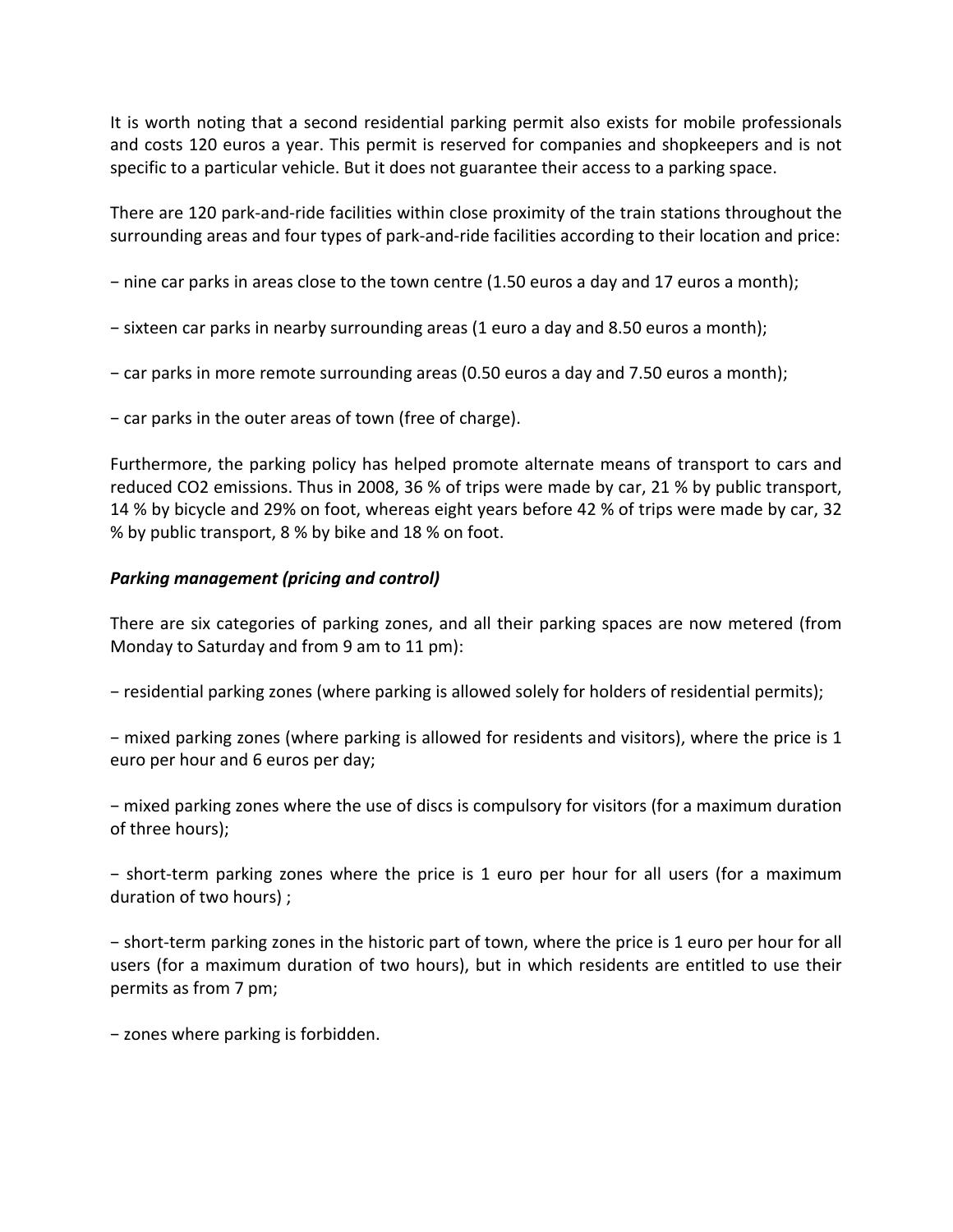# § **Stockholm (Sweden) 871,000 inhabitants – Area: 6,519 km<sup>2</sup> – Density: 130 inhabitants/km<sup>2</sup>**

# *The parking policy*

The current parking policy was established in the 1970s. The authorities' main objective is to harmonize and optimize parking in the town centre and surrounding areas.

The budget presently allocated to parking management stands at approximately 10-million euros a year, whereas parking-related revenue stands at approximately 50-million euros a year.

Furthermore, in 2007 the authorities implemented an urban toll system following a 6-month experimental phase the previous year. The main objectives of this toll were to improve traffic flows, reduce traffic by 10 to 15 % in busiest streets and reduce emissions of atmospheric pollutants while improving the quality of urban environment.

The toll zone, which includes 280,000 inhabitants, is delimited by 18 gates. The toll fee is paid by the owner (and not the driver) of the vehicle within 14 days of passing through the toll gate control point (a registration plate reading device enables drivers to pass through without stopping).

This urban toll fee has reduced traffic jams by 30 to 50 % and reduced emissions of atmospheric pollutants within the area by 10 to 14 %.

#### *The parking provision*

Following the example of most large European towns, the authorities have set up a residential parking permit system. Yet their objective is now to promote off-street parking for residents. The price of the residential parking permit has therefore been increased to 77 euros a month since 2009 to reduce the gap between the prices of on-street and off-street parking.

Yet in 2011, the price of an off-street residential subscription was 140 euros a month and 44,000 residents were still in possession of an on-street parking permit.

The company Stockholm Parkering, which is owned by the town, manages more than half of its off-street parking provision; that is 17,000 parking spaces in the town centre. Every year, the company pay 10 % of its revenue to the town. By way of an example, it paid back 4.5-million euros in 2010.

Two private companies, Q-park and EuroPark are in charge of the remaining off-street parking provision.

Furthermore, two-wheeled motorized vehicles, electric cars and cars that transport persons with reduced mobility are given priority and can therefore park free of charge. The authorities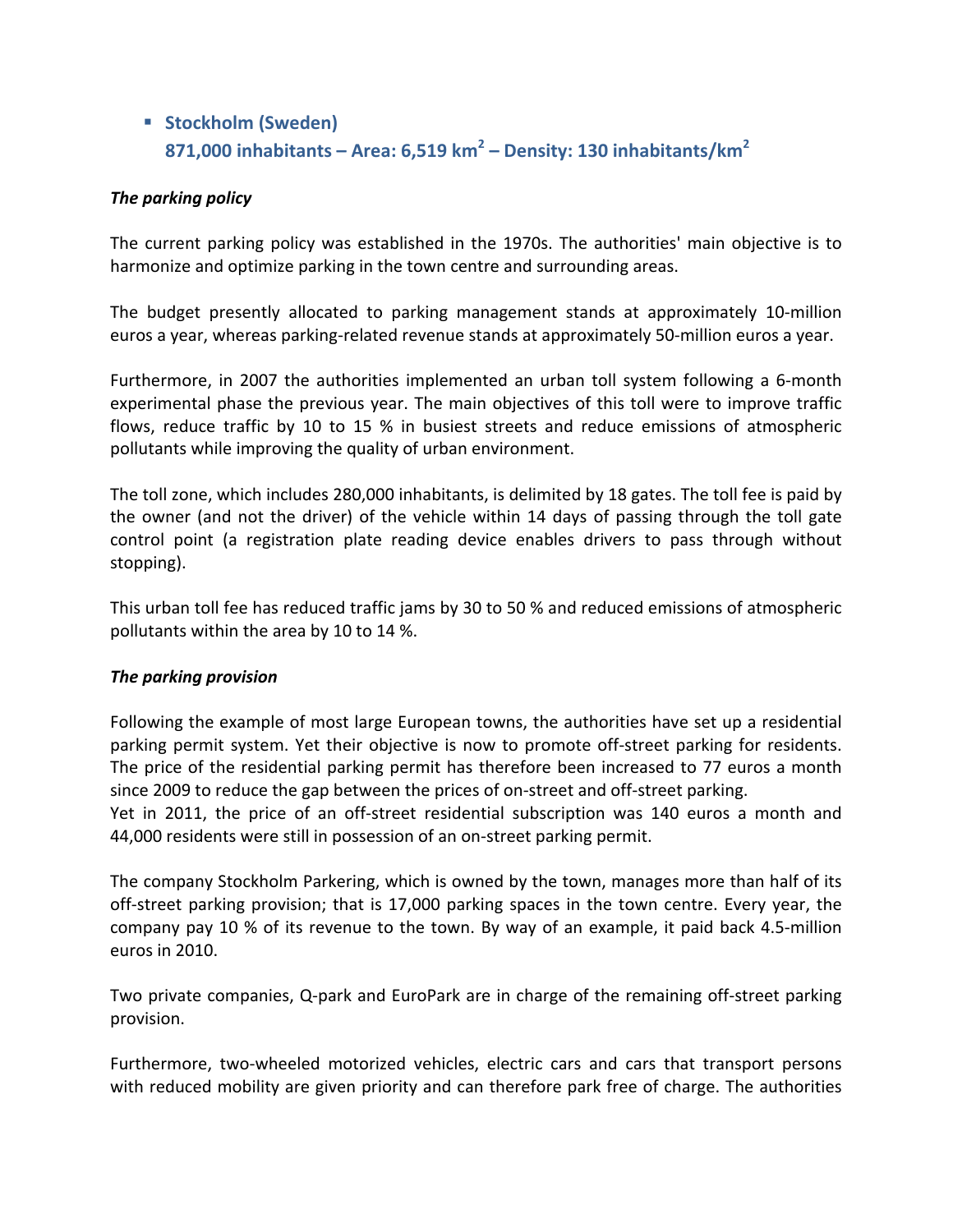have also set up a self-service bike-share system in view of promoting an alternative means of transport to cars.

In 2011, it was clear that the parking policy had borne fruit, as shown by its convincing results: 44 % of trips were made by car, 29 % on foot, 24 % by public transport, 10 % by bicycle and 3 % by two-wheeled motorized vehicles. In the town centre, results were even more convincing: 67 % of trips were made using eco-friendly methods, 25 % by public transport and only 8 % by car.

#### **Parking management (pricing and control)**

The town is divided up into 3 types of metered parking zones: blue, red and green. The following table shows that prices differ according to the type of zone in question and can alter according to the time of day. The green zone is a short-term parking zone (one hour at the most), located near the central train station.

#### **On-street parking price**

| Zone  | <b>Time</b>                   | <b>Price</b>   |
|-------|-------------------------------|----------------|
| Blue  | $9$ am $-5$ pm                | €1.7/h         |
|       | $5 \text{ pm} - 9 \text{ am}$ | Free of charge |
| Red   | $9$ am $-5$ pm                | €2.9/h         |
|       | $5 \text{ pm} - 9 \text{ am}$ | €1.7/h         |
| Green | Single price                  | €4.6/h         |

Source: M. Kodransky & G. Hermann (2011)

Since 2007, all controllers have been working for two private companies: "Svensk Bevakningstjanst" is in charge of control in the northern half of town and "Securitas" is in charge of the southern half. Each one is under the obligation to employ at least 150 controllers and carry out controls on foot and by car.

By way of an example, Securitas deploys 50 to 60 controllers on foot from 9 am to 5 pm, then 18 by car (two controllers per vehicle) from 5 pm onwards.

Users are under the obligation to affix a bar code sticker on their windscreen to be able to park. The controller scans the sticker (using a PDA<sup>1</sup>) to check that the user is in order with the rules. PDAs operate using "Paris" software, which enables controllers to obtain all information regarding residential permits, payments underway, etc. by scanning the vehicle's number plate or sticker.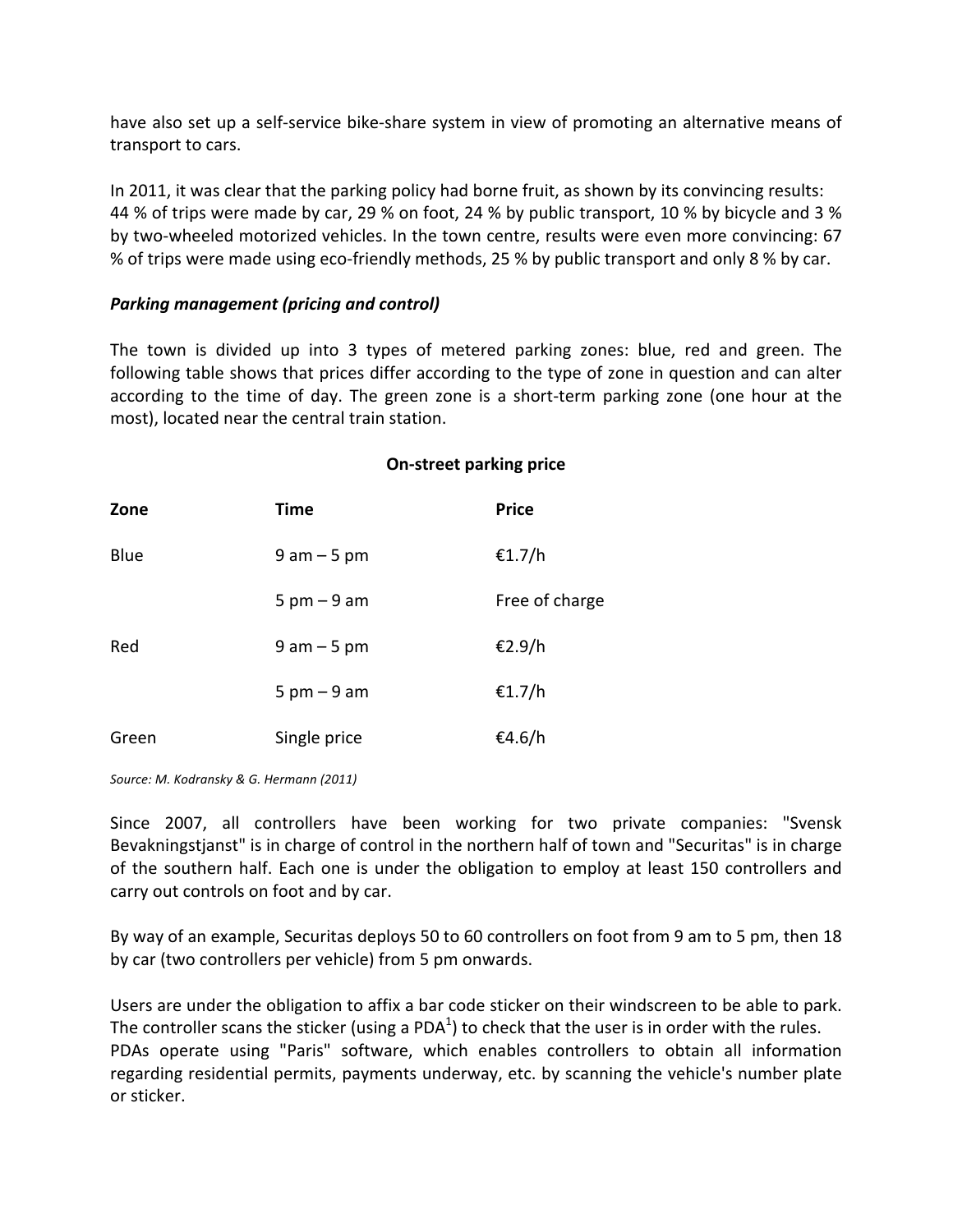This mode of operation helps to optimize the controller's work. At present, approximately 1,500 fines are issued every day and fine prices range from 48 to 90 euros according to the type of offence.

At national level, the upper limit on the price of a fine is 116 euros. Each municipality is able to set the price of fines issued in their sector, provided they don't exceed this upper limit.

The work of both private companies is assessed twice a year by the authorities according to the rate of correct parking. In order to maintain their respective contracts with the town, 75 % of vehicles must be correctly parked.

#### *New technologies*

Since 1992, a phone-payment system has been set up and its management has been entrusted to three companies: EasyPark, Telep and Mobill. Approximately 10 % of users currently use this system.

(1) PDA: Personal digital assistant, also known as a "pocket PC".

The mode of operation of all three companies is particularly simple and offers users several advantages. 

By way of an example, the EasyPark operator deducts the parking price directly from the user's account, who can then obtain a receipt by SMS or e-mail. What's more, several stickers can be related to the same account, which means the user can use the same bar code for several vehicles.

A subscription with this operator costs about 3 euros a month and each transaction costs approximately 0.50 euros. EasyPark keeps 3 to 4 % of its revenue and pays the remaining sum to the municipality. However this rate changes according to the operator. By way of comparison Telep keeps 10 % of its revenue.

In view of anticipating on the use of electric cars and despite a small number of vehicles, the authorities have installed four free on-street charging terminals as well as 150 off-street terminals.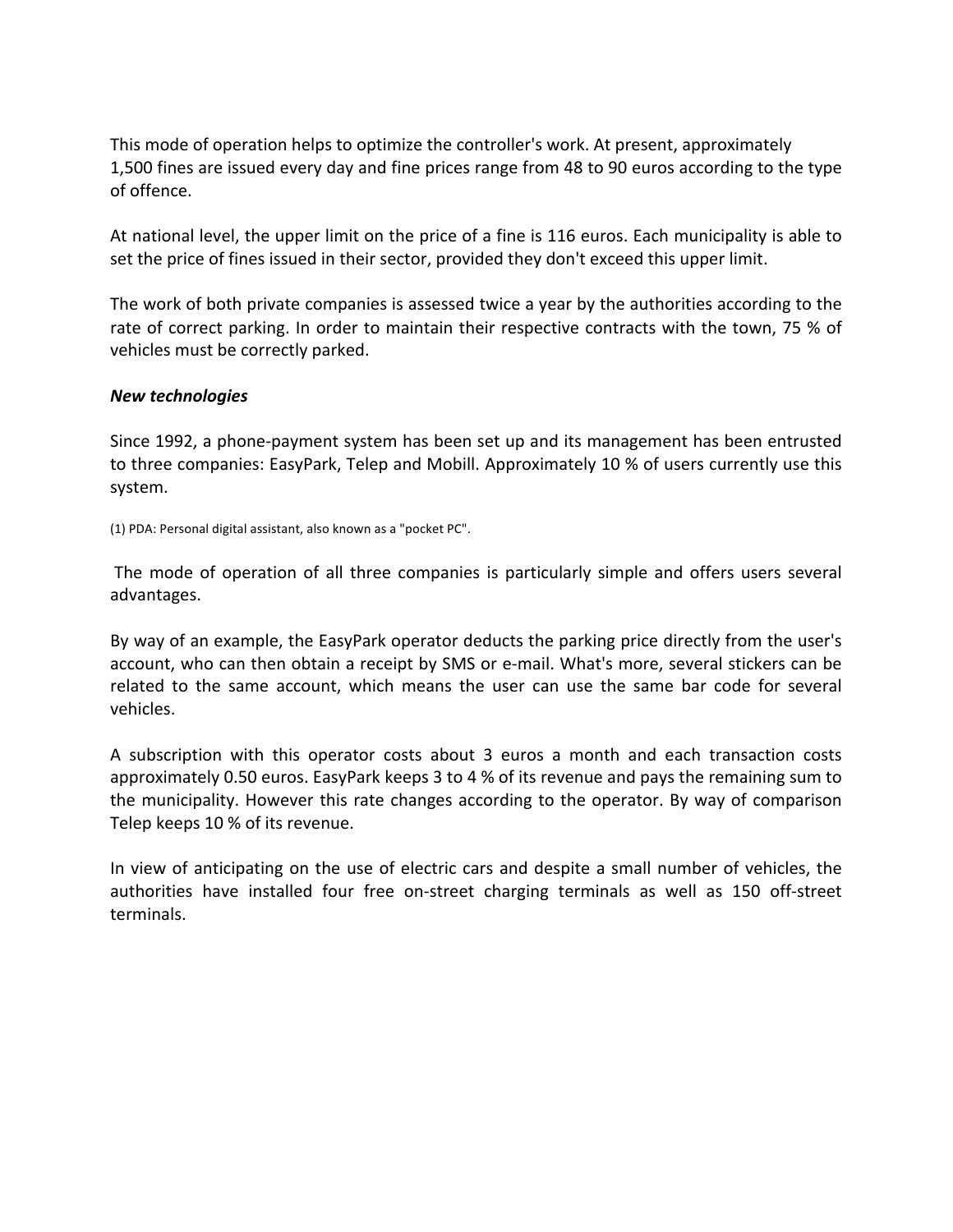# § **Zurich (Switzerland) 376,000 inhabitants – Area: 88 km<sup>2</sup> – Density: 4,230 inhabitants/km<sup>2</sup>**

# *The parking policy*

The town policy is based on a restriction of parking spaces in favour of alternative means of transport to cars. Thus, 450 kilometres of streets have been devoted to public transport and 340 to cycling lanes. In town there is a bus stop or tram stop every 300 metres on average.

This will to encourage such a modal shift began with the construction of a tram line in the latter part of the 1970s. The population approved the project and accepted the investment of 130million euros to build the tram line through a referendum vote.

#### *The parking provision*

The parking provision includes a total of 270,000 parking spaces, 220,000 of which are located on private land and 50,000 on-streets.

Users are entitled to a residential parking permit costing 13 euros a month or 160 euros a year. Following the example of all such permits, it does not guarantee the user with a parking space.

Certain mobile professionals, such as market vendors can benefit from a day-long parking permit.

Since the end of the 1990s, the authorities have been trying to maintain a balance between the provision of on-street parking and off-street parking. Thus, in the town centre, one on-street parking space is done away with every time an off-street parking space is created (this constraint does not apply in surrounding areas). For over 20 years, the authorities have therefore developed an off-street parking provision that makes up for the suppression of onstreet parking spaces.

Regarding street planning, the authorities have set up "30 km/h buffer zones" that boast many advantages. By way of an example, these zones no longer have pedestrian crossings seeing as streets can be crossed without danger at any point. Parking spaces are arranged at an angle in order to considerably reduce traffic.

Furthermore, certain on-street parking spaces have also been done away with in favour of bike parking spaces.

Over the years, the parking policy has shown itself to be conclusive as far as the town's objectives are concerned. Indeed, pursuant to all these initiatives, the use of cars has dropped considerably in favour of public transport and eco-friendly modes of transport.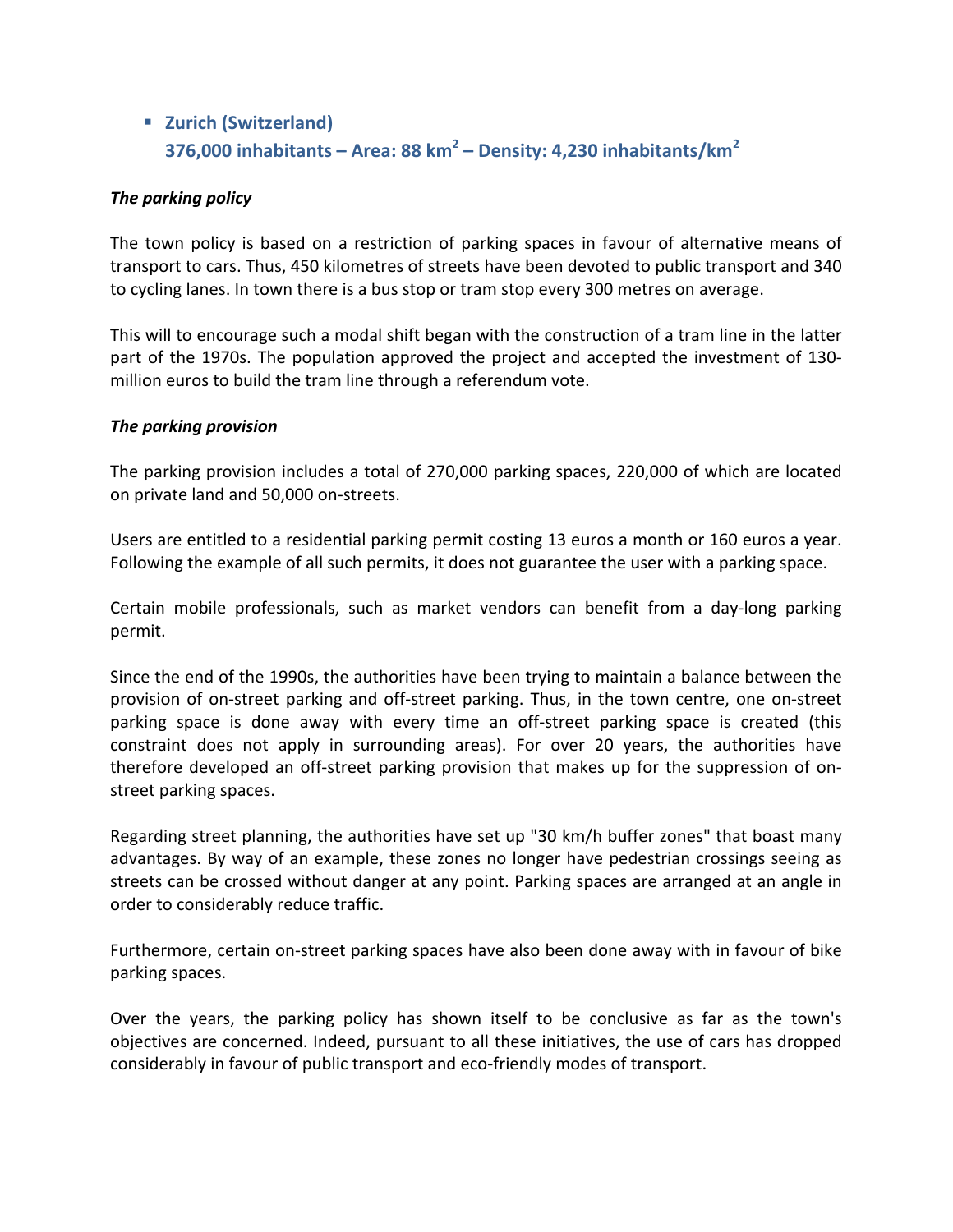# **Parking management (pricing and control)**

There are two types of parking zones:

− blue zones, where parking is free and authorized during an hour and a half with a European parking disc (the time limit varies according to the zone);

− white zones, where parking is metered and prices change every half hour, as shown in the following table (prices are adjusted on average every three years).

# **On-street parking prices (white zone)**

| <b>Times (minutes)</b> |                           |           |               |  |
|------------------------|---------------------------|-----------|---------------|--|
| 60 minutes             | 120 minutes<br>90 minutes |           |               |  |
| €0.40                  | €0.40                     | €0.40     |               |  |
| + €1.20                | + €1.20                   | $+$ €1.20 | Price (euros) |  |
| €1.20                  | + €1.60                   | + €1.60   |               |  |
|                        | €3.20                     | + €0.80   |               |  |
|                        |                           | €4.00     |               |  |
|                        |                           |           |               |  |

Source: M. Kodransky & G. Hermann (2011).

Controls are ensured by municipal officers and the price of a fine ranges from 33 to 66 euros depending on the type of offence.

The following table is a summary of the comparative analysis of the parking policies of eight European towns.